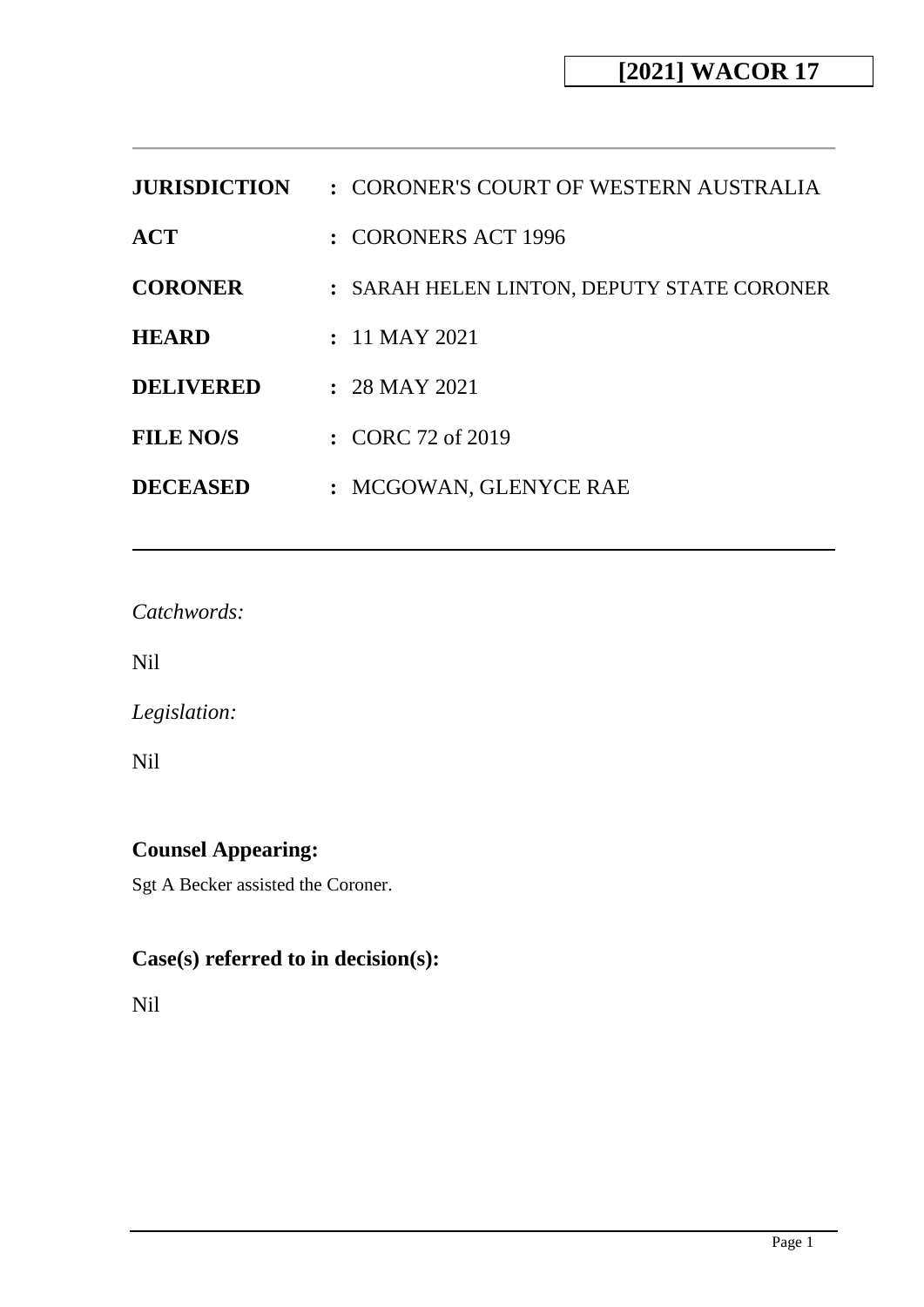*Coroners Act 1996*  $(Section 26(1))$ 

#### **RECORD OF INVESTIGATION INTO DEATH**

*I, Sarah Helen Linton, Deputy State Coroner, having investigated the disappearance of Glenyce Rae McGowan with an inquest held at the Perth Coroner's Court, Court 85, CLC Building, 501 Hay Street, Perth on 11 May 2021, find that the death of Glenyce Rae McGowan has been established beyond all reasonable doubt and that the identity of the deceased person was Glenyce Rae McGowan and that death occurred on or about 10 December 1975 at Nanutarra as a result of an unknown cause in the following circumstances:*

# **TABLE OF CONTENTS**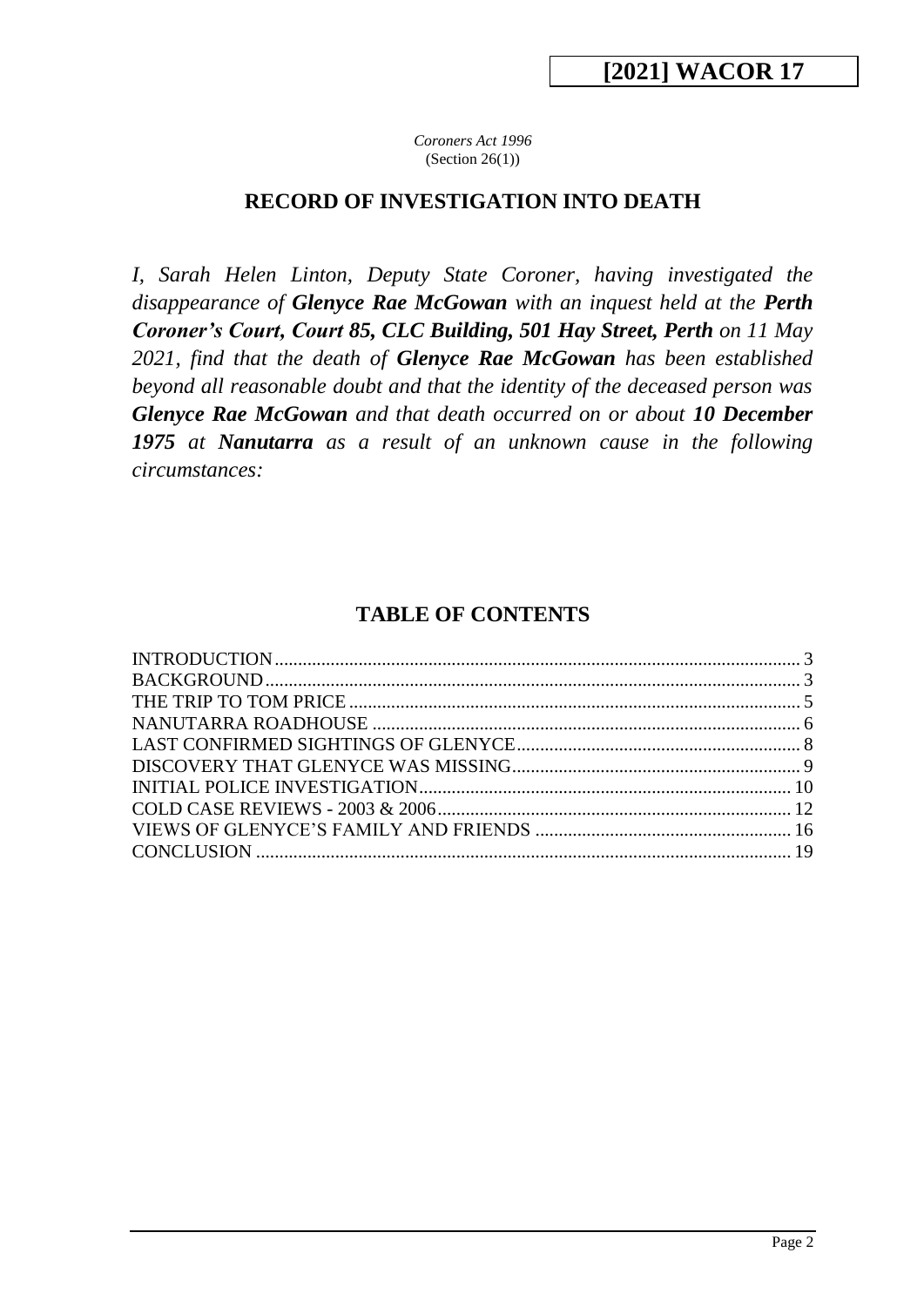# **INTRODUCTION**

- <span id="page-2-0"></span>1. In December 1975, Glenyce Rae McGowan was travelling up north to visit a friend in Tom Price. She never made it to Tom Price. Glenyce disappeared from the Nanutarra Roadhouse on 10 December 1975 and has never been seen nor heard from again.
- 2. Glenyce, who was only 19 years old, was reported missing by her parents on 19 December 1975. She is still recorded by the WA Police as a missing person, 45 years after her disappearance. Her body has never been discovered, but police investigations point to Glenyce having died on or about the day she first went missing.
- 3. On the basis of the information provided by the WA Police in relation to Glenyce's disappearance, the former Deputy State Coroner determined that pursuant to s 23 of the *Coroners Act 1996* (WA), there was reasonable cause to suspect that Glenyce had died and her death was a reportable death. The former Deputy State Coroner therefore made a direction that a coroner hold an inquest into the circumstances of the suspected death. $<sup>1</sup>$ </sup>
- 4. I held an inquest at the Perth Coroner's Court on 11 May 2021. The inquest consisted of the tendering of documentary evidence compiled through various police investigations conducted into Glenyce's disappearance, as well as hearing evidence from:
	- Detective Senior Sergeant Jarrad Doherty, who prepared the investigation report for the coroner on behalf of the Cold Case Homicide Squad;
	- Glenyce's friend Patricia Thomson, who Glenyce was going to visit on that fateful trip; and
	- Trevor McGowan, Glenyce's brother and last surviving member of her immediate family.
- 5. I am satisfied beyond reasonable doubt that Glenyce died around the time of her disappearance. Her death was likely due to foul play, but there is insufficient evidence for me to be able to be satisfied of a cause or manner of death. I explain the reasons for this conclusion below.

# **BACKGROUND**

- <span id="page-2-1"></span>6. Glenyce was 19 years old in December 1975. She was the second child of Barnett (Barney) and Violet (Peg) McGowan. At the time of her disappearance she usually lived with her parents in Medina.<sup>2</sup>
- 7. Glenyce was described by her mother as a "good family girl and fairly reliable."<sup>3</sup> She worked as a childcare worker at a childcare centre in South Perth and she was said to

<sup>&</sup>lt;u>.</u> <sup>1</sup> Section 23 *Coroners Act* Direction of Deputy State Coroner Vicker dated 19 March 2019.

<sup>2</sup> Exhibit 1, Tab 19.

<sup>&</sup>lt;sup>3</sup> Exhibit 1, Tab 19 [6].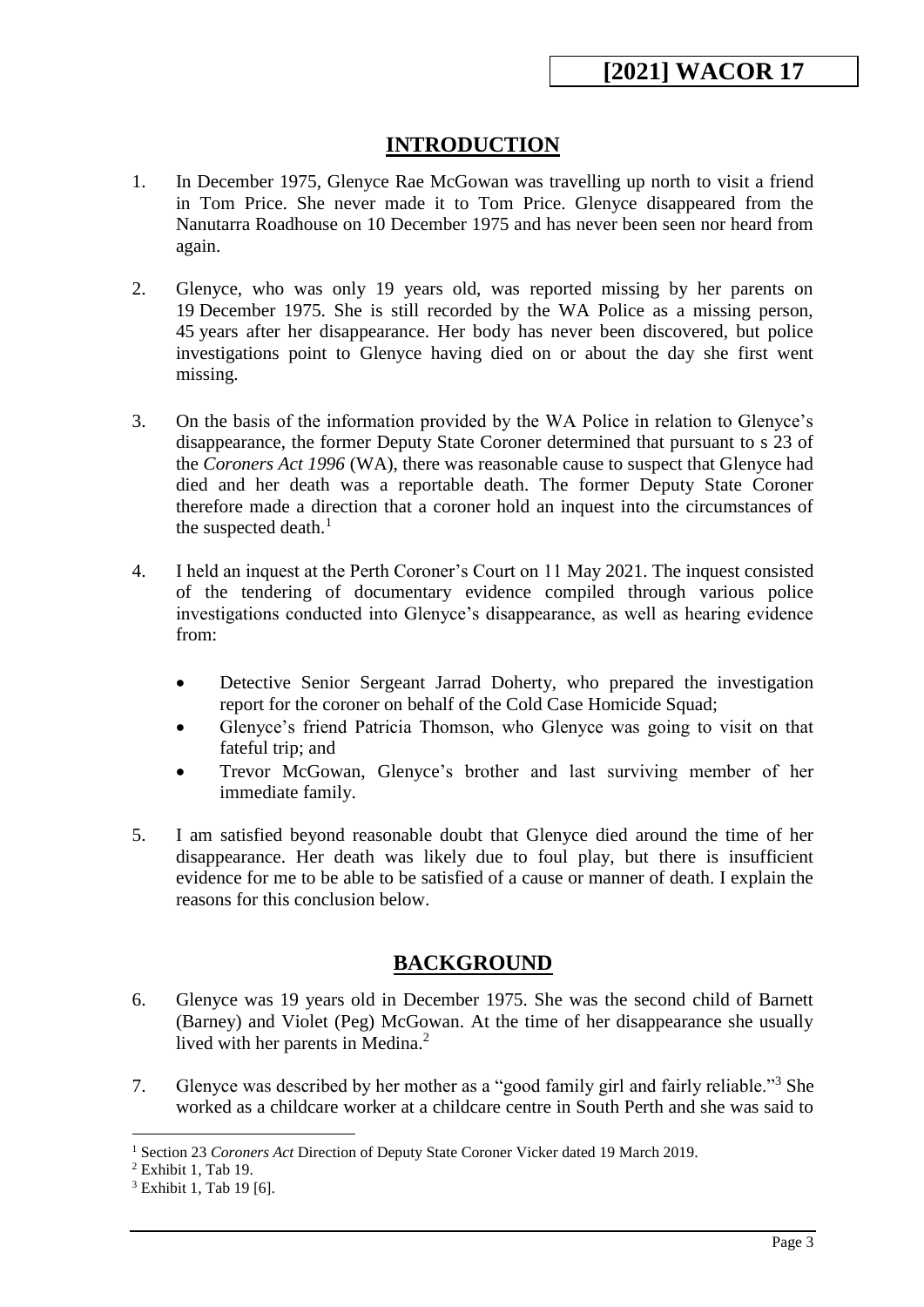enjoy her job. She lived a simple life, making a lot of her own clothes and driving a car registered to her father. She was a friendly girl but somewhat shy. Her closest friend was Patricia Thomson.<sup>4</sup>

- 8. Patricia and Glenyce lived in the same street in Medina growing up and, although Glenyce was a couple of years older than Patricia and they were in different school years, they quickly became best friends. In their high school years they went on different paths, but remained close friends and still saw each other most nights and on weekends. Patricia indicated they "would share everything and had no secrets from each other."<sup>5</sup>
- 9. Patricia and Glenyce would often go out together to the beach, shopping and visiting friends. Glenyce had left school and was working at the Child Care Centre by this time. Glenyce told Patricia she loved working at the centre, as she loved working with little children, and she appeared to be good at her job and was earning a good wage. Glenyce also had a boyfriend at this time. Patricia recalled the boyfriend used illicit drugs and Glenyce would sometimes use cannabis or LSD if he offered it to her, although she was not a regular user.<sup>6</sup>
- 10. Patricia remembers Glenyce as someone who had a happy disposition and was a lot of fun to be around.<sup>7</sup> Importantly in the context of this inquest, Patricia also remembers Glenyce as a very relaxed person who was very trusting and naïve.<sup>8</sup> She "lacked that sixth sense that tells you when there is something wrong."<sup>9</sup> This included not sensing that someone was "a bit creepy"<sup>10</sup> in Patricia's words.
- 11. Patricia also recalls that Glenyce had "a beautiful relationship" with her parents, whom she loved very much. They were very close and Patricia particularly remembered Glenyce's "ability to talk to her parents about all manner of things that [she] wouldn't talk to [her] parents about."<sup>11</sup>
- 12. Glenyce also had a very good sibling relationship with her older brother Trevor, despite the age difference, and Patricia knew that Glenyce loved her brother.<sup>12</sup>
- 13. Patricia moved to Tom Price with her family in about August 1974. In January 1975, Patricia became engaged and they came to Perth, in part to buy a ring. Whilst in Perth, Patricia saw Glenyce a number of times. Glenyce was still seeing her boyfriend at this time. This holiday was the last time that Patricia saw Glenyce in person. After returning to Tom Price, Patricia kept in contact with Glenyce by mail. At some stage, they had an argument and stopped corresponding for a time. They only began corresponding again when Patricia sent Glenyce a wedding invitation.

<sup>4</sup> Exhibit 1, Tab 19.

<sup>5</sup> Exhibit 1, Tab 20 [31].

 $6$  T 26.

 $7T24.$ 

 $8T24$ .

<sup>9</sup> Exhibit 1, Tab 20 [70].

<sup>10</sup> Exhibit 1, Tab 20 [71].

 $11$  T 25.

 $12$  T 26.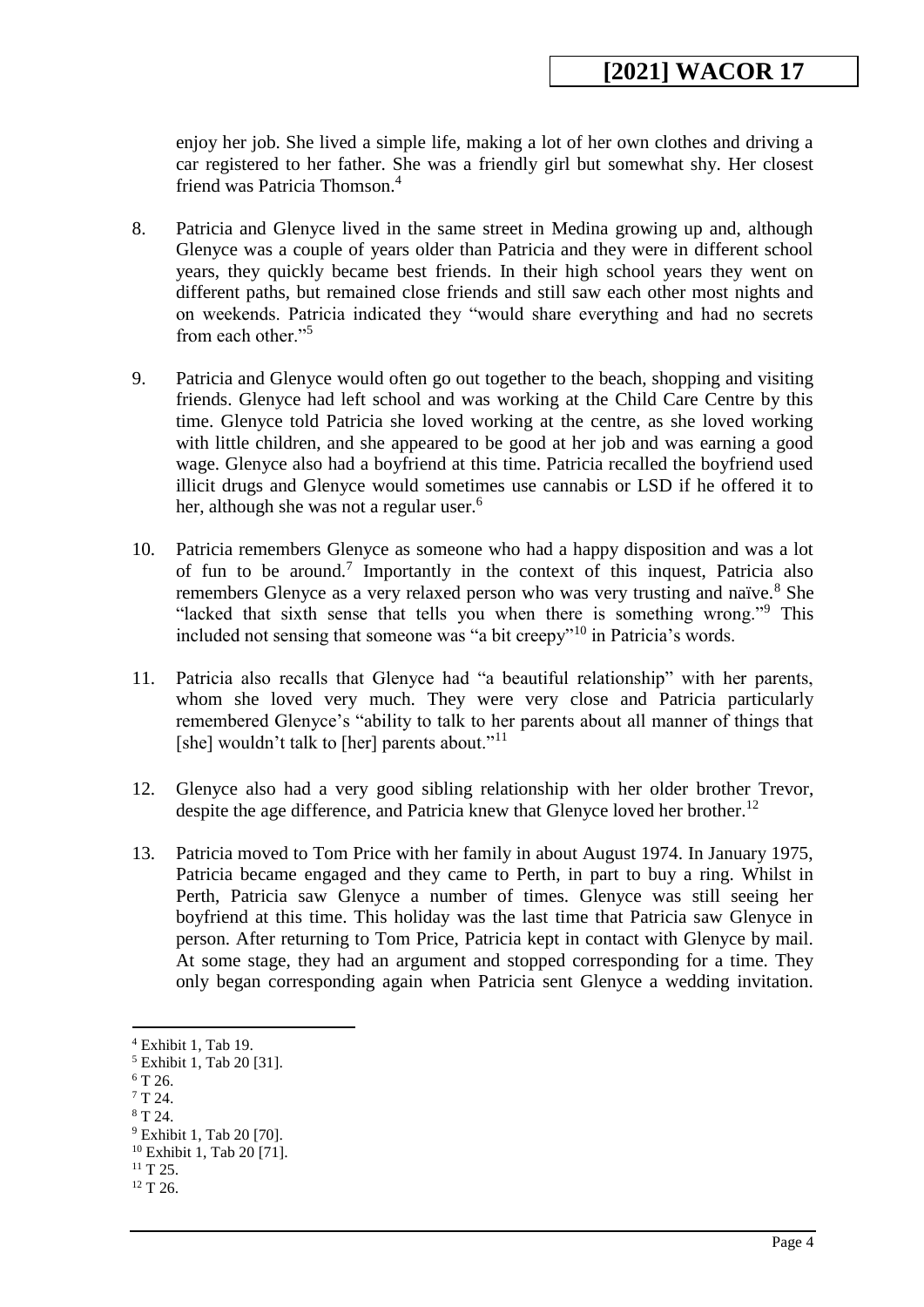The wedding took place in September 1975 but Glenyce was unable to attend. She sent a message that she couldn't come, but sent her love.<sup>13</sup>

- 14. A statement from Stephen Leach suggests that around this time Glenyce was working up north for a time in a prawn factory near Carnarvon and living temporarily with Mr Leach. She then travelled with Mr Leach up to Darwin in early September 1975. On the way, Glenyce suggested they go to Tom Price (probably to visit Patricia), but Mr Leach felt it was too far off the beaten track so they did not. From Darwin, Glenyce flew back to her parents' home in Medina. Mr Leach saw Glenyce when he was back in Perth in November 1975 and for the last time in early December 1975. At that time, she mentioned that she might go to Queensland, without any further detail.<sup>14</sup>
- 15. Based upon his personal knowledge of Glenyce, Mr Leach expressed the view that if she met a man and she took a liking to him while 'hitch hiking'' he felt she would be open to camping with him while travelling. He did not know her as a drug user and only ever knew her to smoke cigarettes, although they were of the 'roll your own' variety.<sup>15</sup>
- 16. It seems that after missing the wedding while travelling with Mr Leach, Glenyce decided to go and visit Patricia, who was pregnant with her first child. Patricia knew that Glenyce would be very excited about her pregnancy.<sup>16</sup> In early December 1975 Patricia received a telegram from Glenyce advising that she was coming to visit her. The message was brief, and contained words to the effect that she was arriving on a particular date. Patricia was excited and began to plan for Glenyce's arrival.<sup>17</sup> The plan appears to have been that Glenyce was going to visit Patricia in mid-December and return home to her parents by Christmas.<sup>18</sup>

#### **THE TRIP TO TOM PRICE**

- <span id="page-4-0"></span>17. Glenyce had arranged to travel to Tom Price with one of her brother, Trevor's friends. John Coman, who was only a year older than Glenyce, had been told by a friend that Glenyce was looking for a lift to Tom Price. He was planning to drive to his parents' home in Port Hedland. He was willing to take Glenyce with him in the hope that she could share the petrol costs.<sup>19</sup>
- 18. Mr Coman had not met Glenyce before. He rang and spoke to Glenyce on 7 December 1975 to discuss sharing the journey. She told him she would speak to her brother Trevor in order to, in effect, see if Trevor could vouch for him. She asked him to call her back at 6.00 pm that night. John Coman rang Glenyce back at

 $16$  T 27.

<sup>13</sup> T 27; Exhibit 1, Tab 20.

<sup>14</sup> Exhibit 1, Tab 22.

<sup>15</sup> Exhibit 1, Tab 22.

<sup>17</sup> Exhibit 1, Tab 20.

 $18$  T 29.

<sup>19</sup> Exhibit 1, Tab 7A - 7C.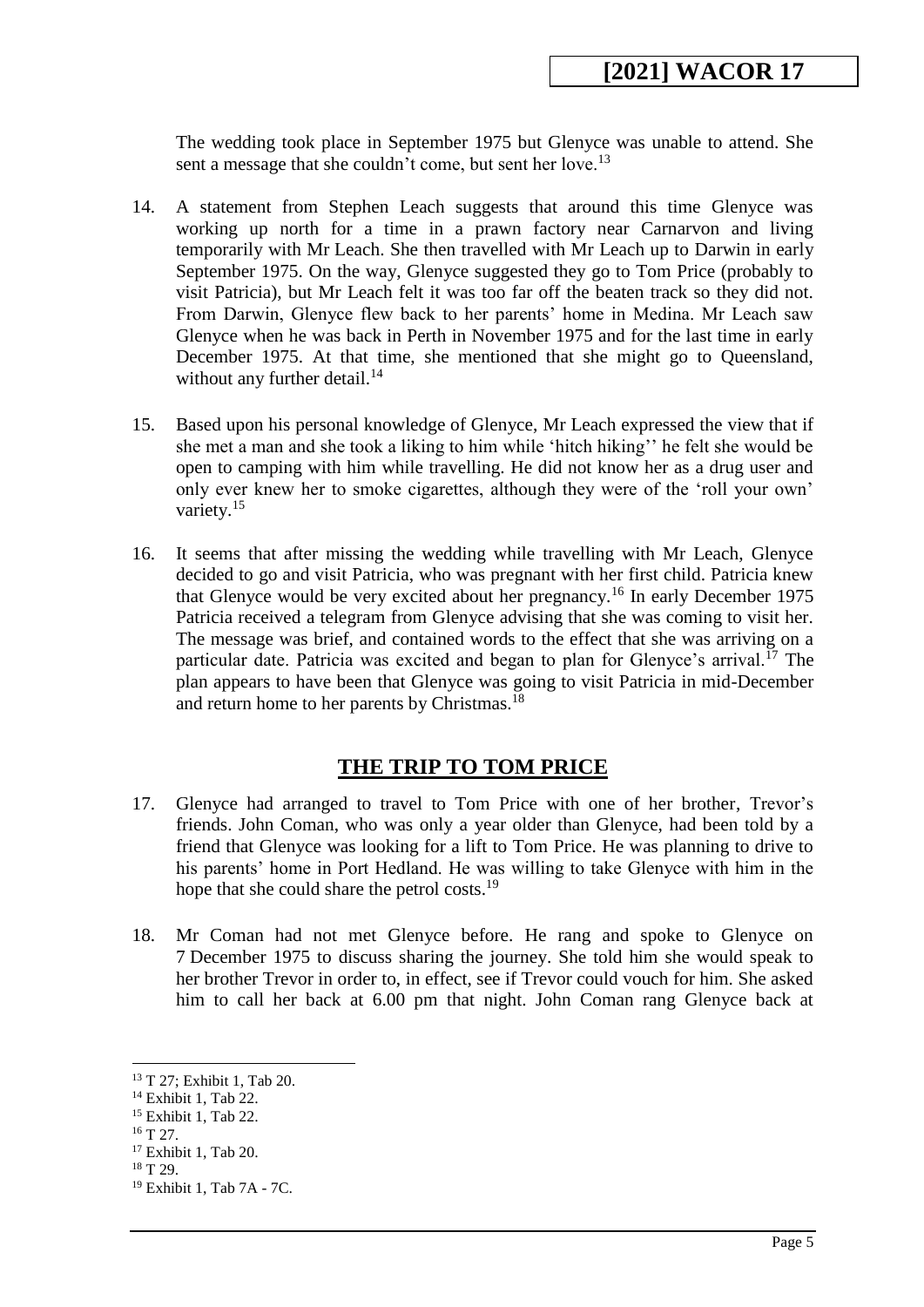6.00 pm and she said she would go with him. They arranged to meet in Kings Park at the floral clock the following day.<sup>20</sup>

- 19. Glenyce took only a few belongings with her, including a borrowed sleeping bag, a handbag and a small haversack containing clothes, a book on how to play the clarinet and a gift for Patricia. Prior to leaving for Tom Price, Glenyce's father gave her \$500, which was quite a significant sum of money at that time. She appears to have banked the money, planning to use it to for the trip.<sup>21</sup>
- 20. After meeting on 8 December 1975, as arranged, they set off on their trip to Tom Price in Mr Coman's blue 1962 Falcon station wagon. The first day they picked up a hitchhiker in Gin Gin and gave him a lift to Geraldton. They then continued on with their journey, stopping in Northampton at about 10.00 pm. They slept in the car at the beach overnight. $^{22}$
- 21. The next day they continued driving north, stopping in Carnarvon for about three hours. While in Carnarvon, Glenyce withdrew \$40 from her bank account. She used some of the money to pay Mr Coman for petrol. She also bought some mugs and they filled up some empty flagons with water as a safety precaution in case they got stuck somewhere.<sup>23</sup>

# **NANUTARRA ROADHOUSE**

- <span id="page-5-0"></span>22. After leaving Carnarvon, they drove on to the Nanutarra Roadhouse. The Nanutarra Roadhouse is 355 km north-east of Carnarvon and 260 km south of Karratha. The closest town is Onslow, approximately 125 km away. The roadhouse is in an isolated position and generally is only utilised by passing traffic.<sup>24</sup>
- 23. Mr Coman estimates they arrived at approximately 5.00 pm on 9 December 1975. They were advised on arrival that due to the impact of tropical cyclone Joan, which had caused widespread destruction and flooding in the region in the days before, the road to Tom Price was closed due to floods. It appears there may have been more people than usual at the roadhouse that day due to the closed roads.<sup>25</sup>
- 24. Glenyce and Mr Coman slept in the car overnight. They had apparently intended to sleep outside the car but the ants on the ground caused them to change their minds. They spent the next morning at the Nanutarra Roadhouse and had a swim in the river.<sup>26</sup>
- 25. When it became clear they would not be able to get to Tom Price for a few days, Mr Coman decided to head to Port Hedland directly instead. He asked Glenyce if she wanted to go with him to Port Hedland, but she declined. She told him that she

<sup>&</sup>lt;sup>20</sup> Exhibit 1, Tab  $7A - 7C$ .

<sup>21</sup> Exhibit 1, Tab 7A and Tab 19.

<sup>&</sup>lt;sup>22</sup> Exhibit 1, Tab  $7A - C$ .

<sup>23</sup> Exhibit 1, Tab 4 and Tab 7A.

 $24$  Exhibit 1, Tab 2, p. 3.

<sup>&</sup>lt;sup>25</sup> Exhibit 1, Tab  $7A - C$ .

<sup>&</sup>lt;sup>26</sup> Exhibit 1, Tab 5 and  $7A - C$ .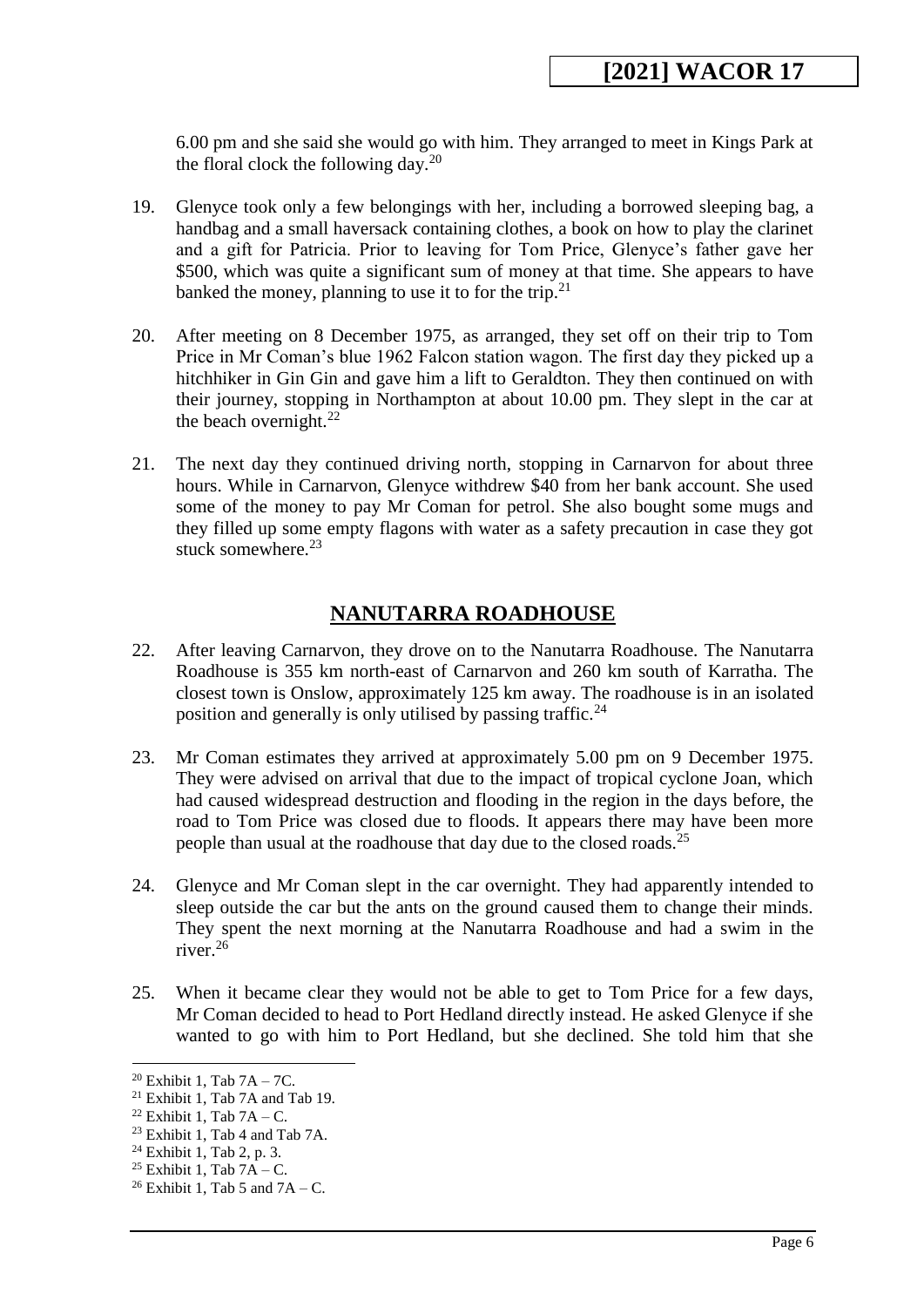would stay at Nanutarra and see if she could get a lift with someone else to Tom Price. If she was unsuccessful, she told him she would return to Perth.<sup>27</sup>

- 26. Mr Coman left the Nanutarra Roadhouse at about lunchtime on 10 December 1975. At the time he left, Glenyce was seated outside the café at the roadhouse. She was wearing sandals, a long blue skirt and a cream Indian top, buttoned up at the front, which her parents had bought for her during their recent trip to Singapore.<sup>28</sup>
- 27. This was the last time Mr Coman saw Glenyce. He continued on his journey towards Port Hedland, but due to flooding he eventually had to leave his car and fly to Port Hedland to reach his parents' home. He only became aware that Glenyce was missing on 19 December 1975 after her disappearance was reported to police. Police officers came to speak to him in Port Hedland and take a statement. Mr Coman cooperated with police and was very regretful when he was informed that she was missing. He wondered if he had stayed with her whether it might have changed the course of events, although it is impossible now to say if it would have made any difference.<sup>29</sup>
- 28. Keith (Darby) Munroe, Karen Munroe and their two children had also been stranded at the Nanutarra Roadhouse that day due to the flooding. They were heading home to Tom Price in their brown Chrysler sedan when they stopped for petrol at Nanutarra and were told the road home was not passable due to flooding. They spent the day at the roadhouse and started talking to other people there, including Glenyce, who explained that she was planning to go to Tom Price to visit the Thomson family. Mr and Mrs Munroe knew the Thomsons as they were neighbours, so Mr and Mrs Munroe agreed to give Glenyce a lift to Tom Price the next day.<sup>30</sup>
- 29. Mrs Munroe told Glenyce they planned to leave at first light the next day, being 11 December 1975, as they wanted to be the first ones on the road. Glenyce said she would camp down by the river next to the Munroes so that she could leave with them first thing in the morning. $31$
- 30. Mr Munroe recalls seeing Glenyce talking to Raymond Cunningham, who worked at the roadhouse. He saw them talking at the roadhouse and later down by the river's edge.<sup>32</sup>
- 31. Rex Sumner was also stranded at the roadhouse that day on his journey to Paraburdoo to start a new job. He was travelling with his girlfriend (later wife), Irene Cunningham, in a yellow Kombi van and they arrived at the roadhouse at about 3.00 pm on the afternoon of 10 December 1975. When they heard the roads were closed, Mr Sumner drove his van to the river and parked under the bridge. Bevan Boldyn was parked in a brown Holden nearby. Mr Sumner saw a girl matching Glenyce's description sitting on some rocks near the water. At about 5.00 pm he saw

<sup>&</sup>lt;sup>27</sup> Exhibit 1, Tab  $7A - C$ .

<sup>&</sup>lt;sup>28</sup> Exhibit 1, Tab 5 and Tab  $7A - C$ .

 $29$  Exhibit 1, Tab 7C.

<sup>30</sup> Exhibit 1, Tab 8 and Tab 9.

<sup>&</sup>lt;sup>31</sup> Exhibit 1, Tab 8 and Tab 9.

<sup>32</sup> Exhibit 1, Tab 8.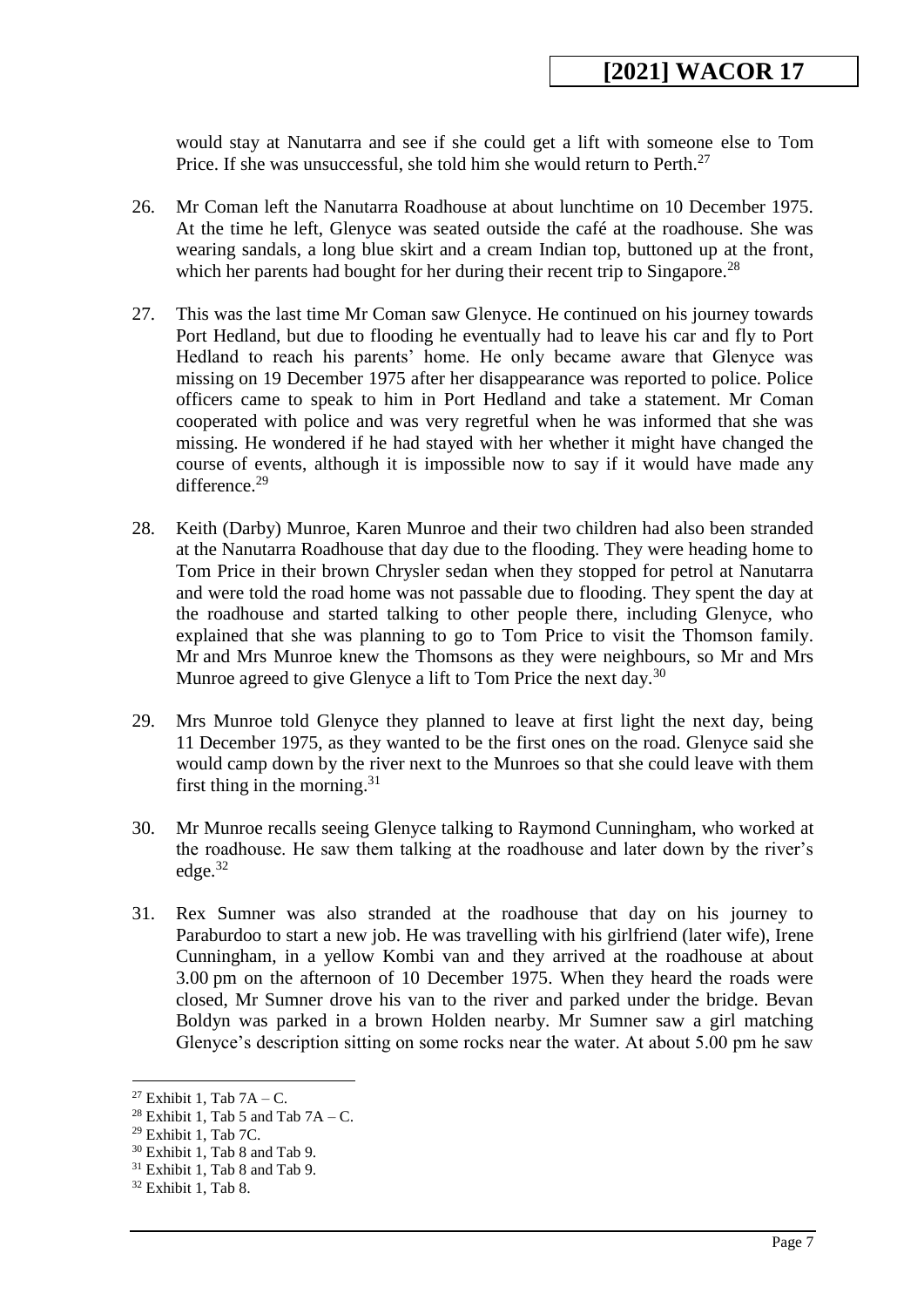Glenyce talking to Mr Cunningham. They were talking and smoking together for about half an hour before Mr Cunningham left. After dinner, at about 8.30 pm, Mr Sumner, the Munroes and Mr Boldyn moved their three vehicles to higher ground beside the river, where they planned to sleep for the night.<sup>33</sup>

32. Mr Sumner recalls hearing Mr Boldyn tell Glenyce at some stage to be ready at 6.00 am as everyone would be leaving then. $34$ 

#### **LAST CONFIRMED SIGHTINGS OF GLENYCE**

- <span id="page-7-0"></span>33. Mr Munroe recalled that Glenyce came over just after dark and asked to borrow a torch. She then used the torch to get her sleeping bag and knapsack, which was about 100 feet from them. After collecting these items she walked up the river towards Tom Price. A witness recalled Mr Munroe asked Glenyce if she might feel safer if she moved closer to them, but she told him she was alright.<sup>35</sup> He did not see or hear from her again. She appeared quiet but in good spirits when he saw her last.<sup>36</sup>
- 34. At about 9.00 pm Glenyce came over to Mr Sumner and Mr Boldyn and again asked to borrow a torch. Mr Boldyn lent her his torch and she returned it after a few minutes.<sup>37</sup>
- 35. About half an hour later, at approximately 9.30 pm, Mr Sumner saw Mr Cunningham ride into the area on his motorcycle. He approached Mr Sumner and asked him if he knew where Glenyce was. Mr Sumner directed him to an area near a large tree on the west side of the bridge, where he had seen Glenyce walk to when she had borrowed the torch. Mr Cunningham drove off on his motorcycle in that direction.
- 36. Mrs Sumner recalled many years later that Glenyce and Mr Cunningham sat next to each other on the edge of the river talking and smoking. They were still together when Mrs Sumner went to bed.<sup>38</sup>
- 37. Mr Sumner saw Mr Cunningham leave again on his motorcycle about 45 minutes later after he directed him down to where Glenyce was located. He saw Mr Cunningham was by himself on the motorcycle and he was trying to start the motorcycle as it kept stalling. Mr Boldyn also recalled Mr Cunningham leaving on his motorcycle at about this time, which was approximately  $10.30$  pm.<sup>39</sup>
- 38. Mr Munroe also recalled that evening that Raymond Cunningham drove his motorcycle down to the river but did not see Glenyce with him. He heard the motorcycle return to the roadhouse at about midnight, which may suggest that either

 $33$  Exhibit 1, Tab  $11A - B$ .

 $34$  Exhibit 1, Tab  $11A - B$ .

<sup>35</sup> Exhibit 1, Tab 11C.

<sup>36</sup> Exhibit 1, Tab 8.

 $37$  Exhibit 1, Tab  $11A - B$ .

<sup>&</sup>lt;sup>38</sup> Exhibit 1, Tab 11C.

 $39$  Exhibit 1, Tab 10 and Tab  $11A - B$ .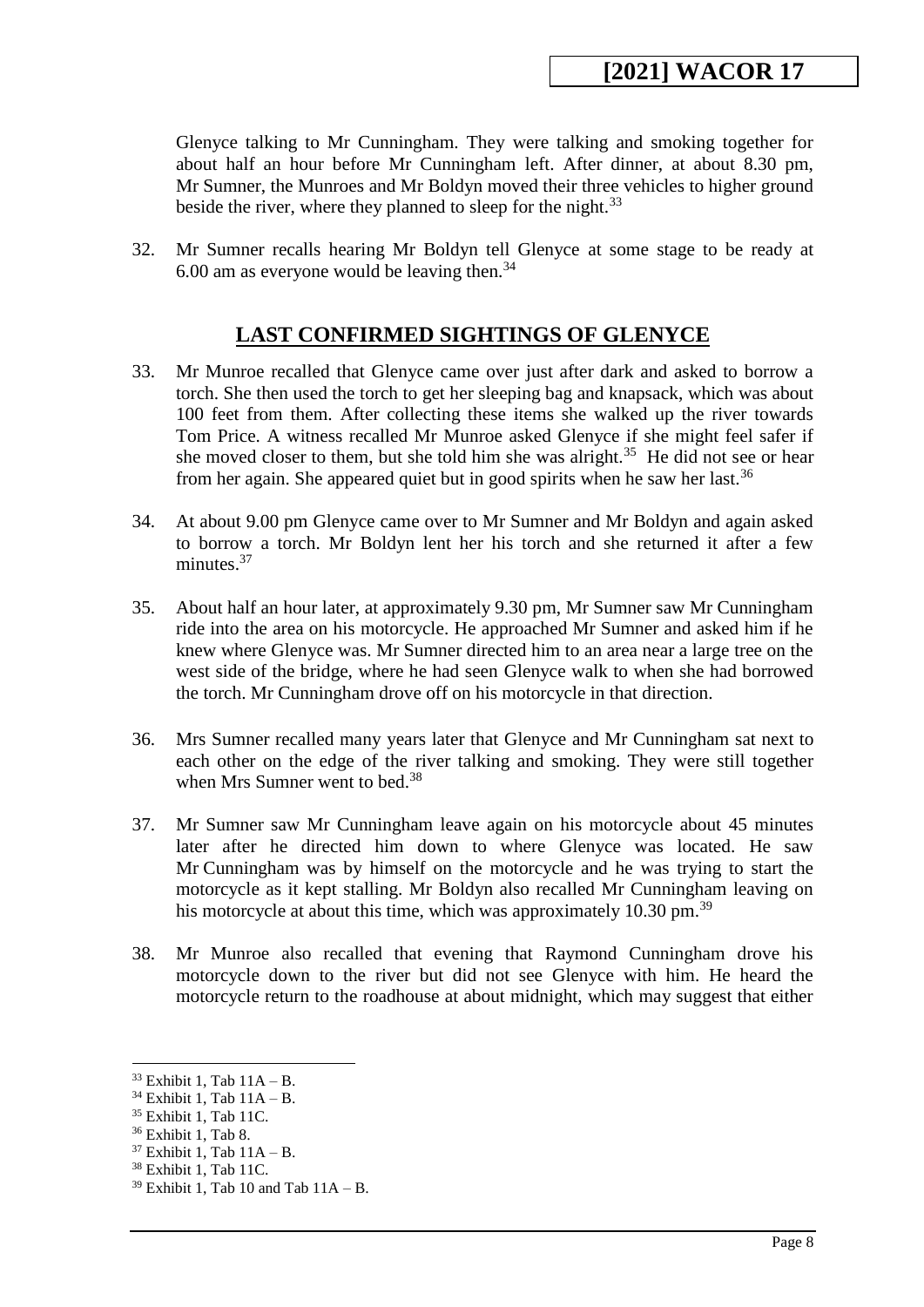Mr Cunningham returned after Mr Sumner saw him leave at about 10.15 pm, or another motorcycle was in the area around midnight.<sup>40</sup>

#### **DISCOVERY THAT GLENYCE WAS MISSING**

- <span id="page-8-0"></span>39. In the morning, the Munroes got up early, at about 5.00 am, to get ready to leave. Glenyce did not come to meet them, so Mr Munroe, together with Mr Sumner and Mr Boldyn, walked down to where she was supposed to be sleeping. There was no sign of Glenyce or her sleeping bag or belongings.<sup>41</sup> They walked along the river about half a mile, looking for her and calling out her name, but there was no sign of Glenyce. Others joined in the search, but no one could find her. The Munroes could not find Glenyce near the river, so they went to the roadhouse to ask if she was there, but she was not.
- 40. Eventually, after being unable to find any sign of Glenyce or her belongings, it was assumed that she had got a lift with someone else and already left. The Munroes had waited approximately 45 minutes to an hour for her by this time and they decided they could not wait any longer and left the roadhouse to drive to Tom Price without her.<sup>42</sup> The Sumners and Mr Boldyn also left. At that stage, it did not appear to any of the campers that anything bad had happened to Glenyce, so it did not occur to anyone to report her disappearance to police.
- 41. The Munroes, Sumners and Mr Boldyn all made it to Duck Creek, about an hour further towards Tom Price, but could not go any further as the road was flooded. They also couldn't return to the roadhouse as a creek they had passed earlier had risen and was now impassable. They ended up staying at Duck Creek for a few days, until the road was re-opened.<sup>43</sup>
- 42. Patricia remembers significant flooding in the town of Tom Price at the time that Glenyce was due to arrive as a result of the cyclone. She was aware that the road from Nanutarra was closed and realised that Glenyce would need to wait out the flood waters or go around them. As it grew close to the date Glenyce was due to arrive, Patricia and her husband would drive out each day some distance from town to see if they could see any sign of Glenyce arriving. After a couple of days without any sign of Glenyce, Patricia became worried. She mentioned her concerns to her mother, but her mother reassured her.<sup>44</sup>
- 43. However, as noted below, eventually Patricia's mother had a chance conversation with the Munroes, who had last seen Glenyce at the roadhouse on 10 December 1975, and it became clear that something had occurred.<sup>45</sup>

<sup>40</sup> Exhibit 1, Tab 8.

<sup>41</sup> Exhibit 1, Tab

 $42$  Exhibit 1, Tab 8 and Tab 11A - B.

<sup>43</sup> Exhibit 1, Tab 11.

<sup>44</sup> Exhibit 1, Tab 20.

<sup>45</sup> Exhibit 1, Tab 20.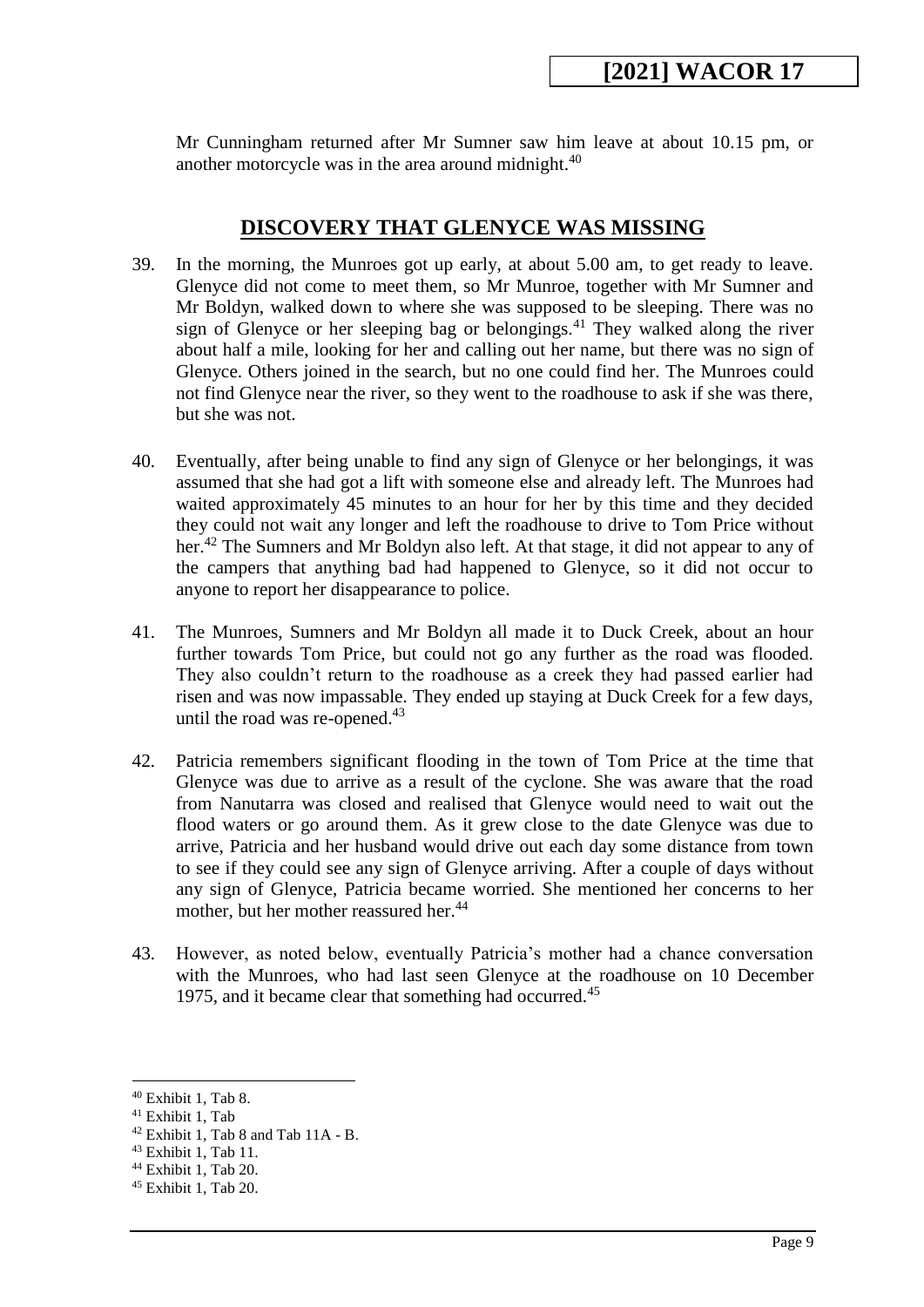44. After the Munroes reached Tom Price, they did not do anything further about Glenyce for a number of days. About four days after their return to Tom Price, so more than a week after they last saw Glenyce at the roadhouse, it appears that word came through to Patricia Thomson's parents that Glenyce was supposed to have got a lift from Nanutarra to Tom Price but did not, and the Munroes became aware that Glenyce had never arrived. Mrs Munroe told them what had happened at Nanutarra. Patricia recalls as part of the conversation they were informed that Glenyce had been seen smoking marijuana with a boy from the roadhouse before she disappeared. The Thomsons contacted Glenyce's parents and Glenyce was reported missing at the Medina Police Station on 19 December 1975 by her parents.<sup>46</sup>

# **INITIAL POLICE INVESTIGATION**

- <span id="page-9-0"></span>45. Patricia indicated in her statement that she was concerned that things didn't happen very fast after Glenyce was reported missing and it seemed to take a long time before the police became involved or started making inquiries. She believes the police may have initially thought Glenyce was just a runaway and a drug user, in part because on one occasion when Patricia was interviewed, the police focussed solely on Glenyce's drug use and lifestyle, and speculated as to whether she was the kind of person who might have simply gone off with someone. $47$
- 46. There is no doubt there was a delay in the police investigation commencing, due to the delay in reporting Glenyce missing and then the problems with accessing the area due to the rising floodwaters from Cyclone Joan.
- 47. On 22 December 1975, Detective Sergeant Cairnie from Karratha CIB interviewed Mr Coman, who had given Glenyce the lift as far as Nanutarra.
- 48. Glenyce's father and a family friend went to Carnarvon after Glenyce's disappearance, apparently around Christmas, to interview people and try to find out what happened to her. It does not seem they found anything further to assist the investigation.<sup>48</sup>
- 49. On 30 December 1975, Senior Constable O'Sullivan from the Missing Persons Bureau forwarded a report to Superintendent Blackman suggesting there were unusual circumstances surrounding Glenyce's disappearance and he requested the file receive further attention from Karratha District Office.<sup>49</sup>
- 50. Senior Constable O'Sullivan reported that all inquiries for Glenyce had proved negative at that time. Mr McGowan had reported that he and his wife had received no communication from Glenyce, including over Christmas. A newspaper article later suggested she had assured her parents she would be home for Christmas.<sup>50</sup> Mr McGowan told the police officer he had just returned from looking for Glenyce

<sup>46</sup> Exhibit 1, Tab 4 and Tab 9 and Tab 20.

 $47$  Exhibit 1, Tab 20 [116] – [117].

<sup>48</sup> Exhibit 1, Tab 19.

<sup>49</sup> Exhibit 1, Tab 2, p. 5.

<sup>50</sup> Exhibit 1, Tab 29.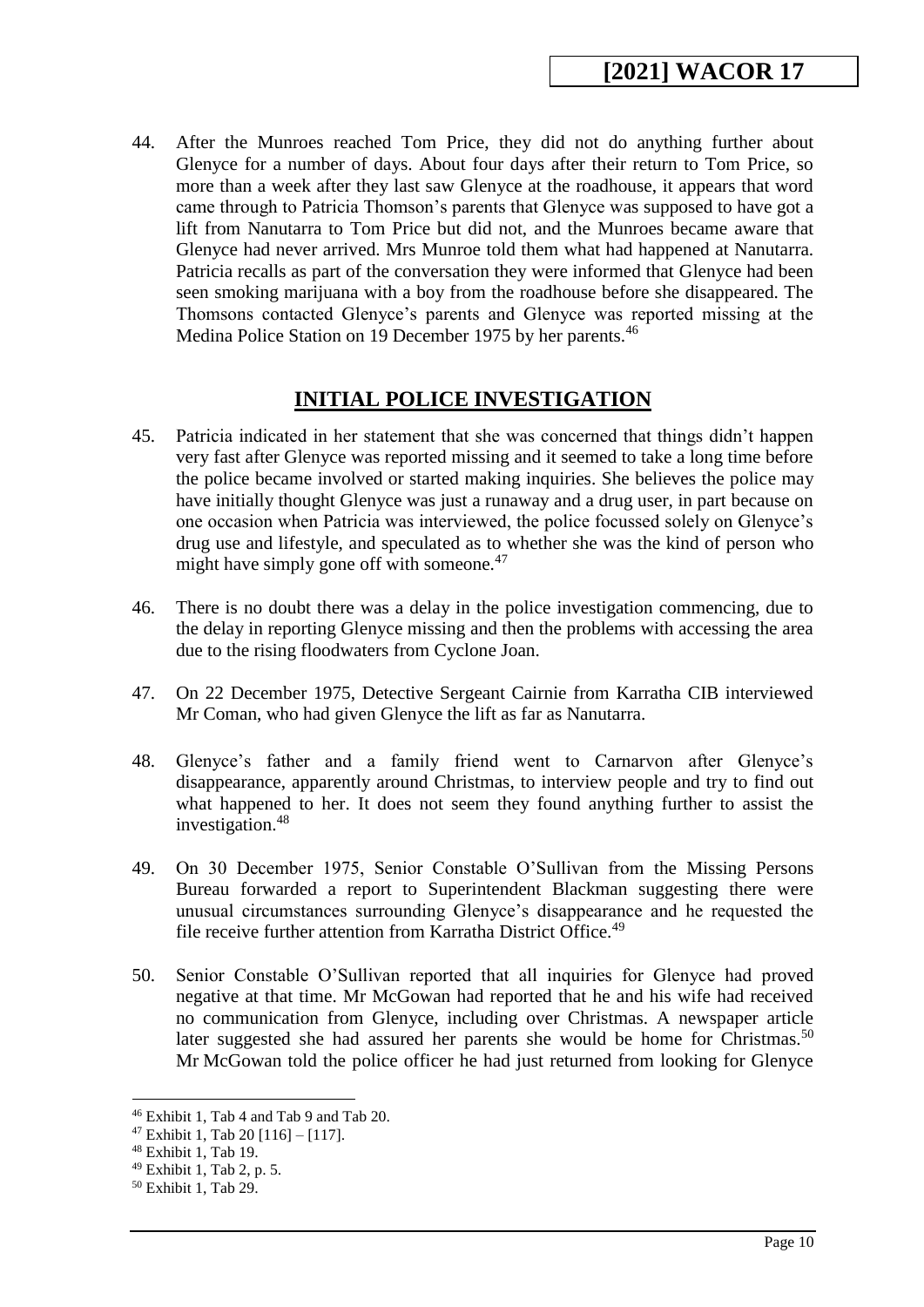in Carnarvon without success. A check with the Commonwealth Bank had confirmed she had not made any further withdrawals from her bank account since 9 December 1975. Based on his inquiries at that stage, Senior Constable O'Sullivan indicated that the evidence did "not give the impression of a person wandering off, of her own free will."<sup>51</sup> He suggested that because she was known as a friendly type of girl, "someone could have had evil intentions."<sup>52</sup>

- 51. Senior Constable O'Sullivan reported that there were a number of questions unanswered and he suggested that the file should be forwarded to CIB (Criminal Investigation Branch) for more extensive enquiries to be conducted on an urgent basis.<sup>53</sup> These investigations included interviewing Raymond Cunningham, speaking to the other families who were camping in the area that night, finding out more about Glenyce's clothing and belongings at the time of her disappearance, and confirming the movements of Mr Coman matched his statement.<sup>54</sup>
- 52. On 31 December 1975, the investigation file was received by Detective Cairnie, but it does not appear that significant action took place straight away. The next recorded activity in respect of the investigation involved Detective Sergeants Ghockson and Selwood of Karratha CIB attending Nanutarra with Police Aide Norman Charles. Limited photographs were taken of the area where Glenyce was last seen and a cursory search was done of the areas around the roadhouse, including a large rubbish pile near the roadhouse, but nothing of significance was found.<sup>55</sup>
- 53. Raymond Cunningham was interviewed and a statement taken from him, although this statement can no longer be found. His room was also searched with his consent, but nothing of interest was located.<sup>56</sup>
- 54. The Ashburton River, next to which Glenyce had camped that night, had risen almost 10 metres and flooded the area on 13 December 1975, well prior to the police attending. This had presumably washed away any potentially valuable trace of evidence. Detective Ghockson asked if Police Air Wing could conduct a flyover of the region to see if anything had been washed down river, but this request was denied.<sup>57</sup>
- 55. On 7 January 1976 the Acting Chief of the CIB, Superintendent Roy Balcombe, was reported in a newspaper article expressing fears for the safety of Glenyce as she "was the type of girl who would maintain contact with her parents."<sup>58</sup> The article also mentions "a fresh set of wheel tracks provided the only clue to her disappearance"<sup>59</sup> and it appears Superintendent Balcombe was the source of that information.

<sup>51</sup> Exhibit 1, Tab 5 [9].

<sup>52</sup> Exhibit 1, Tab 5 [13].

 $53$  Exhibit 1, Tab 5.

<sup>54</sup> Exhibit 1, Tab 5.

<sup>55</sup> Exhibit 1, Tab 2, p. 5.

 $56$  T 14 – 15; Exhibit 1, Tab 2, p. 5.

<sup>57</sup> Exhibit 1, Tab 2, p. 5.

<sup>58</sup> Exhibit 1, Tab 29.

<sup>59</sup> Exhibit 1, Tab 29.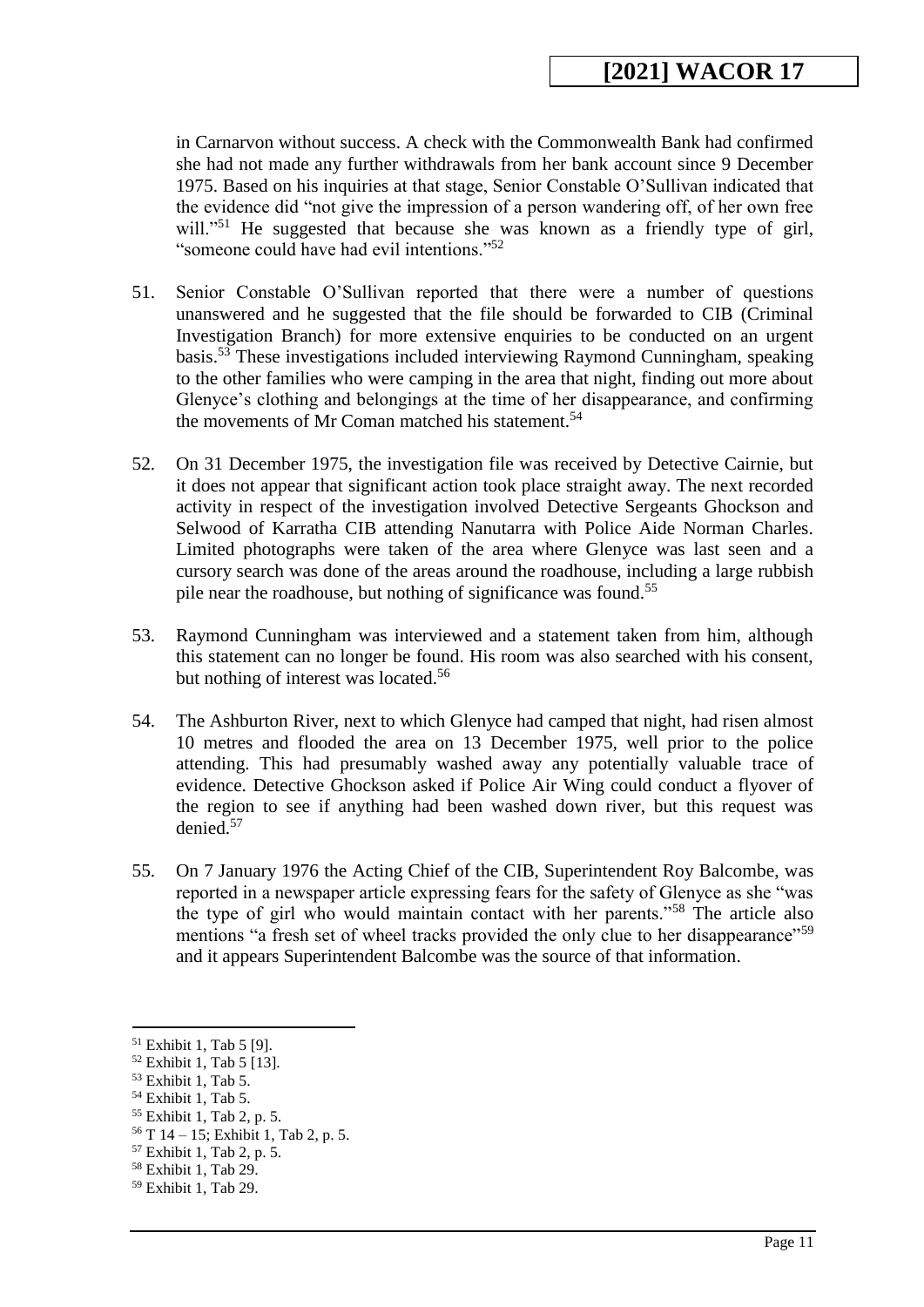- 56. On 8 January 1976 a decision was made that Detective Sergeant Crowe from Perth Detectives would take over the police inquiry. From this point onwards several avenues of investigation were actioned, including following up several possible sightings of Glenyce, none of which were substantiated.<sup>60</sup>
- 57. In January 1976 a sleeping bag was found on a road between Tom Price and Mount Nameless. It could not be identified or excluded as Glenyce's missing sleeping bag and was marked by the police as of no evidentiary value.<sup>61</sup>
- 58. The initial investigation was scaled back in April 1976, pending any further information. On three occasions remains were discovered in the area of the roadhouse, which led to consideration of whether they might belong to Glenyce, but Glenyce was excluded on each occasion via DNA samples from her relatives.<sup>62</sup>
- 59. Patricia gave evidence that after she viewed the coronial file, she realised that there were many statements missing, including her own, and the photographs and telegram she gave to the police have not been located. It simply reinforced to her that the initial investigation was inadequate. $63$

#### **COLD CASE REVIEWS - 2003 & 2006**

- <span id="page-11-0"></span>60. Patricia reported that towards the end of 2002 she contacted Major Crime because she wanted the telegram back that Glenyce had sent her. She also wanted to make contact with the police to express her anger at the poor standard of the initial police investigation into Glenyce's investigation. Patricia expressed the view that she felt that at the time of the initial investigation in 1975 the police were very focussed on Glenyce's drug taking and her lifestyle, and she was concerned their possible prejudice coloured the subsequent inquiry and led to a lack of diligence in the investigation.<sup>64</sup>
- 61. Possibly prompted by Patricia's enquiry, in 2003 a cold case investigation began to reinvestigate Glenyce's disappearance. On 13 February 2006 the Special Crime Squad commenced another investigation into Glenyce's disappearance to further review the evidence and see if there were potential lines of inquiry that could be explored. After reviewing the materials it was suspected that Glenyce may have been the victim of homicide.<sup>65</sup>
- 62. The primary person of interest from the earlier investigation was Raymond Cunningham, who was the last person to have been seen speaking to Glenyce. Further, Mr Cunningham owned a motorcycle, and a motorcycle was heard in the area that night.

<sup>60</sup> Exhibit 1, Tab 2, p. 6.

<sup>61</sup> Exhibit 1, Tab 21.

<sup>62</sup> T 10 - 11; Exhibit 2, p. 13.

<sup>63</sup> T 35.

<sup>64</sup> T 27.

<sup>65</sup> Exhibit 1, Tab 30.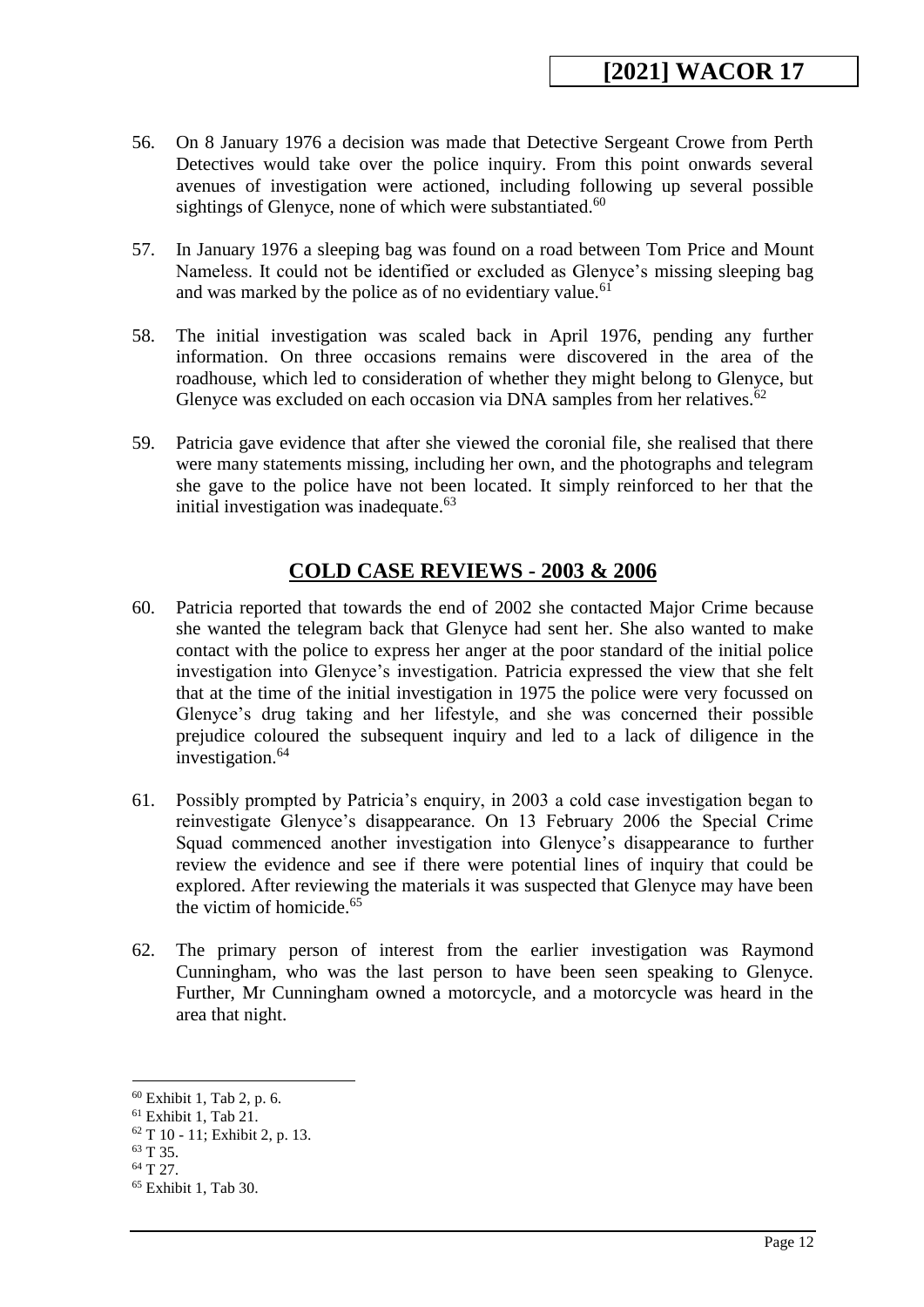- 63. Mr Cunningham's uncle, Cameron Peters, was the lessee of the Nanutarra Roadhouse in 1975 and he employed Mr Cunningham to work in the roadhouse. There is an unsigned statement on the brief of evidence from Mr Peters, which appears to have been based on notes obtained during the 2006 reinvestigation. It is unclear why it was not signed although I note a statement from Mr Peters' wife, Norma Macey, was signed on 10 September 2007 and in her statement, Ms Macey indicates Mr Peters was deceased by that time.<sup>66</sup>
- 64. There is evidence to suggest Mr Peters recalled that business was poor at the roadhouse on 9 and 10 December 1975 because little traffic was moving due to the flooded roads. Further, Mr Peters believed he was on duty the night of 10 December 1975. When working the night shift, he slept in a bed in the back room of the service station, near the night bell. Mr Peters apparently recalled seeing Mr Cunningham talking to Glenyce that day and he understood from a conversation with Mr Cunningham that Glenyce was camping down at the river and Mr Cunningham had arranged to see her later down near the river. He believed Mr Cunningham finished work at about 8.00 pm and he remembered Mr Cunningham going out on his motorbike and thought he was going to see Glenyce. He did not hear or see anything relevant after that.<sup>67</sup>
- 65. Mr Peters' wife at the time, Norma Macey, provided a statement in September 2007. Understandably, she had a limited memory of events, but did recall her nephew Raymond Cunningham being employed at the roadhouse for a few months around the relevant time. She described Mr Cunningham as a "happy go lucky young person."<sup>68</sup> Ms Macey recalled Glenyce going missing in December 1975, although she only became aware she was missing a few weeks after her disappearance when police came to the roadhouse to investigate. Ms Macey had very little contact with Glenyce and didn't have any information that appeared to advance the investigation.<sup>69</sup>
- 66. Kevin Plant, who lived with his family in a caravan near the roadhouse confirmed he had sold a motorcycle to Mr Cunningham prior to 10 December 1975.<sup>70</sup> Mr Cunningham later sold it to a young woman who was working at the roadhouse and taught her how to ride it.<sup>71</sup>
- 67. Other people who were employed at the roadhouse, or lived in the vicinity, at the time Glenyce went missing were spoken to by police. They provided police with information about the general layout of buildings in the area and where a body might be hidden.
- 68. Police also spoke to two women who had previously been in domestic relationships with Raymond Cunningham in the years after Glenyce's disappearance. Both women confirmed that Mr Cunningham had never made any admissions to being involved in

<sup>66</sup> Exhibit 1, Tab 13 and Tab 14.

<sup>67</sup> Exhibit 1, Tab 12.

<sup>68</sup> Exhibit 1, Tab 13 [14].

<sup>69</sup> Exhibit 1, Tab 13.

<sup>70</sup> Exhibit 1, Tab 14.

<sup>71</sup> Exhibit 1, Tab 15.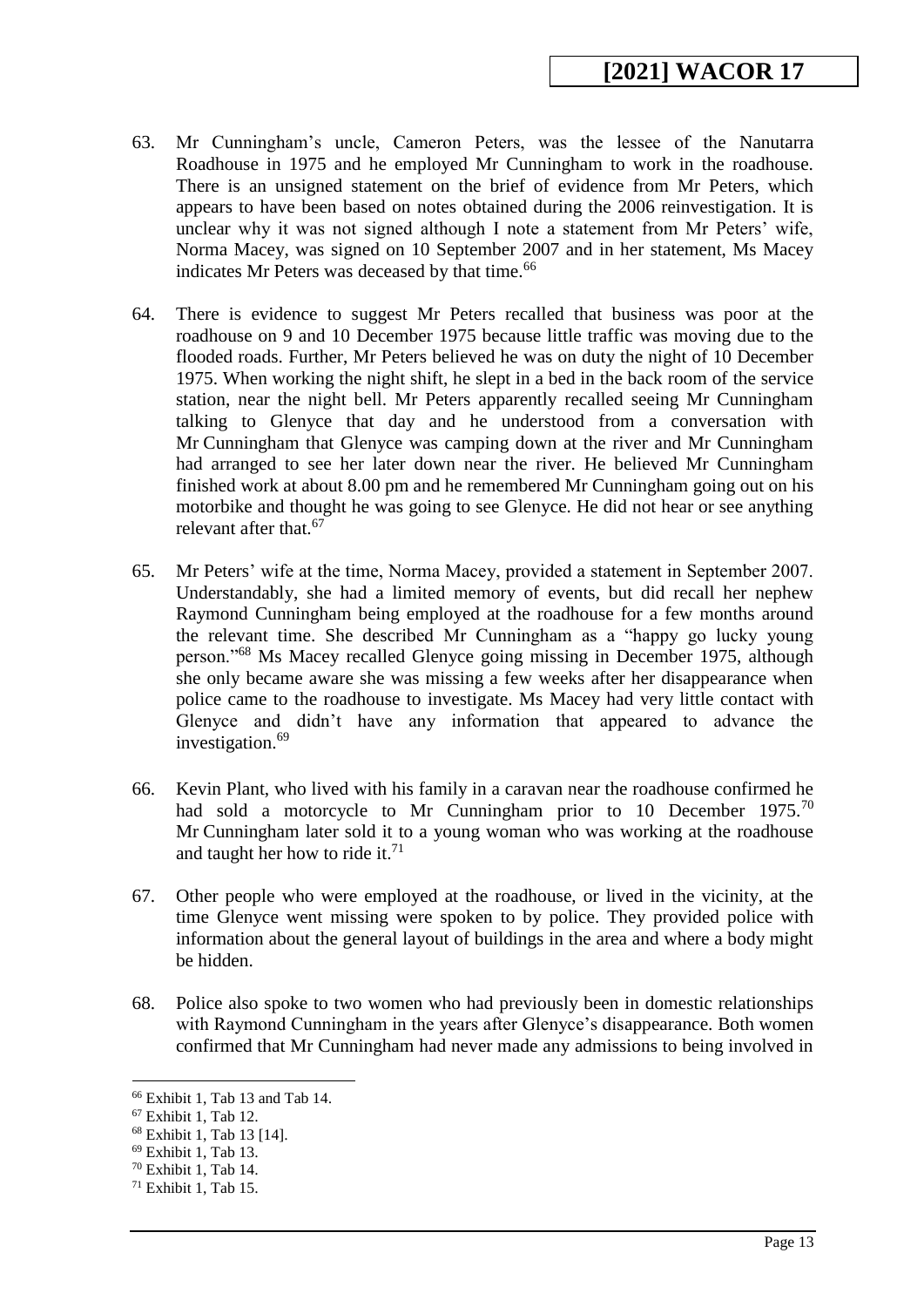Glenyce's disappearance. He never spoke of her at all with one of the women. He did mention Glenyce in the course of a conversation with the other woman, during a television show that was about Glenyce's disappearance. He confirmed he had met her at the Nanutarra Roadhouse and that he may have been the last person to see her before she went missing. He did not say anything more and did not admit any involvement in her disappearance, despite the woman asking him on more than one occasion if he had killed Glenyce.<sup>72</sup>

- 69. One of the women was given a bag by Mr Cunningham during the course of their relationship, which initially was thought by police to possibly match the description of one of the bags Glenyce was carrying at the time she disappeared. However, enquiries with the McGowan's were unable to confirm that the bag had belonged to Glenyce and Mr Cunningham's explanation that he bought it overseas matched his passport records.<sup>73</sup>
- 70. The evidence given of Mr Cunningham's general character while in the relationships with the two women suggests that, at least by that time, he was capable of physical violence and sexual violence towards women. However, I note that the allegations of his conduct to these women was never put to Mr Cunningham and they are not proven, so the allegations must be treated with caution.<sup>74</sup>
- 71. Mr Cunningham was spoken to by cold case investigators in relation to Glenyce's disappearance and he signed a statement on 27 December 2006. He confirmed that he was working at the roadhouse in December 1975 and met Glenyce while working there. He remembered talking to her in the middle of the day at the service station and then also driving down to the river on his motorbike and talking to her down by the river in the early evening, as the sun was going down. Mr Cunningham stated that he spoke to Glenyce about sleeping down by the river as she did not have a tent and "would get eaten alive by mozzies."<sup>75</sup> She said she liked being down by the river. She also told him she was going to get a lift to Tom Price.<sup>76</sup>
- 72. Mr Cunningham told police that he and Glenyce "got on alright"<sup>77</sup> and he "maybe" thought we could have had a bit of fun but nothing happened in particular."<sup>78</sup> Mr Cunningham stated that he remembered he was on night shift that night and slept in a back room at the roadhouse in case people came in late  $^{79}$ , although that does not match with his uncle's recollection. He recalled being relieved from duty at about 6.00 am and said he went straight down to the river on his motorbike to try to see Glenyce again, but she wasn't there, so he assumed she had been picked up.<sup>80</sup> He made no admissions in relation to Glenyce's disappearance.

 $72$  Exhibit 1, Tab 23 and 24.

<sup>73</sup> Exhibit 1, Tab 23 and 24.

<sup>74</sup> Exhibit 1, Tab 23 and 24.

<sup>75</sup> Exhibit 1, Tab 28 [17].

<sup>76</sup> Exhibit 1, Tab 28.

<sup>77</sup> Exhibit 1, Tab 28 [25].

<sup>78</sup> Exhibit 1, Tab 28 [25].

<sup>79</sup> Exhibit 1, Tab 28.

<sup>80</sup> Exhibit 1, Tab 28.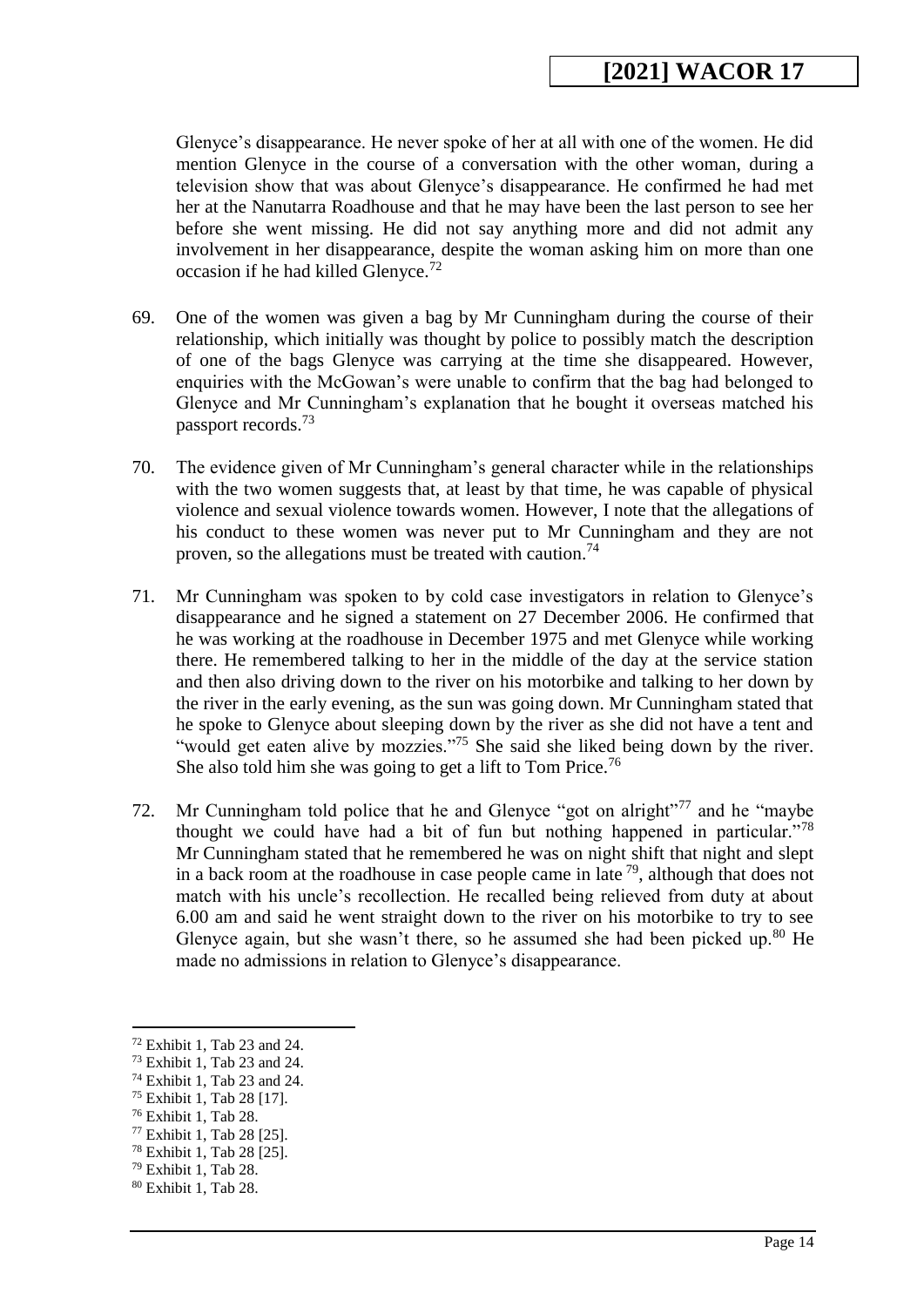- 73. The police undertook covert actions regarding Mr Cunningham in an attempt to obtain any evidence he might have been involved in her disappearance, but nothing eventuated.<sup>81</sup>
- 74. Police and forensic officers also went to the Nanutarra roadhouse and conducted excavations in the tip area and took samples from the campgrounds and did a forensic examination of Mr Cunningham's former quarters, but nothing was found of significance. $82$  It was noted that Mr Cunningham had access to a motorbike at the relevant time, so if things had occurred between him and Glenyce and she came to some harm, it could have happened some distance away from the roadhouse.<sup>83</sup>

# **FINAL COLD CASE REVIEW - 2016**

- 75. Detective Sergeant Jarrad Doherty was attached to the Cold Case Homicide Squad in 2016 to 2017 and he prepared a report in relation to Glenyce's case, which was ultimately adopted and finalised by a colleague, Detective Senior Constable Holt, and provided to the Officer in Charge of the Cold Case Homicide Squad towards the end of 2016. The report, which drew upon the earlier police investigations in 1975, 2003 and 2006, concluded that, due to the passage of time, there were no further lines of inquiry that could be identified that might assist in determining the cause of, and any person responsible for, Glenyce's disappearance.<sup>84</sup>
- 76. Detective Doherty gave evidence at the inquest to expand upon the work of the Cold Case Homicide Squad directed towards re-investigating Glenyce's disappearance.
- 77. Detective Doherty agreed that the original 1975 police investigation was missing some relevant information and the official record was not comprehensive, with some important information appearing to have been passed on by word of mouth, rather than being properly documented. The initial investigation was also hampered by the delay in reporting Glenyce's disappearance, as well as the environmental conditions at the time. The police did conduct a basic search of the roadhouse, and a local rubbish pile, as well as searching the riverbank where Glenyce was last seen camping, but there was no forensic examination conducted at that time and requests for some additional resources, such as air assets to widen the search, were denied for an unknown reason.<sup>85</sup>
- 78. Despite these limitations, the investigating police at the time did identify a potential suspect in Glenyce's disappearance, Mr Raymond Cunningham, and he was interviewed, although the record of that interview is missing.
- 79. When the cold case review first commenced in 2003, there was very little material to go on, which Detective Doherty indicated was unfortunately not uncommon in such an old case. Detective Doherty noted that the police "have come a long way in

<sup>81</sup> Exhibit 1, Tab 2, p. 7.

 $82$  T 12 - 13.

<sup>83</sup> T 17.

<sup>84</sup> T 5; Exhibit 1, Tab 2.

 $85 T 6 - 9.$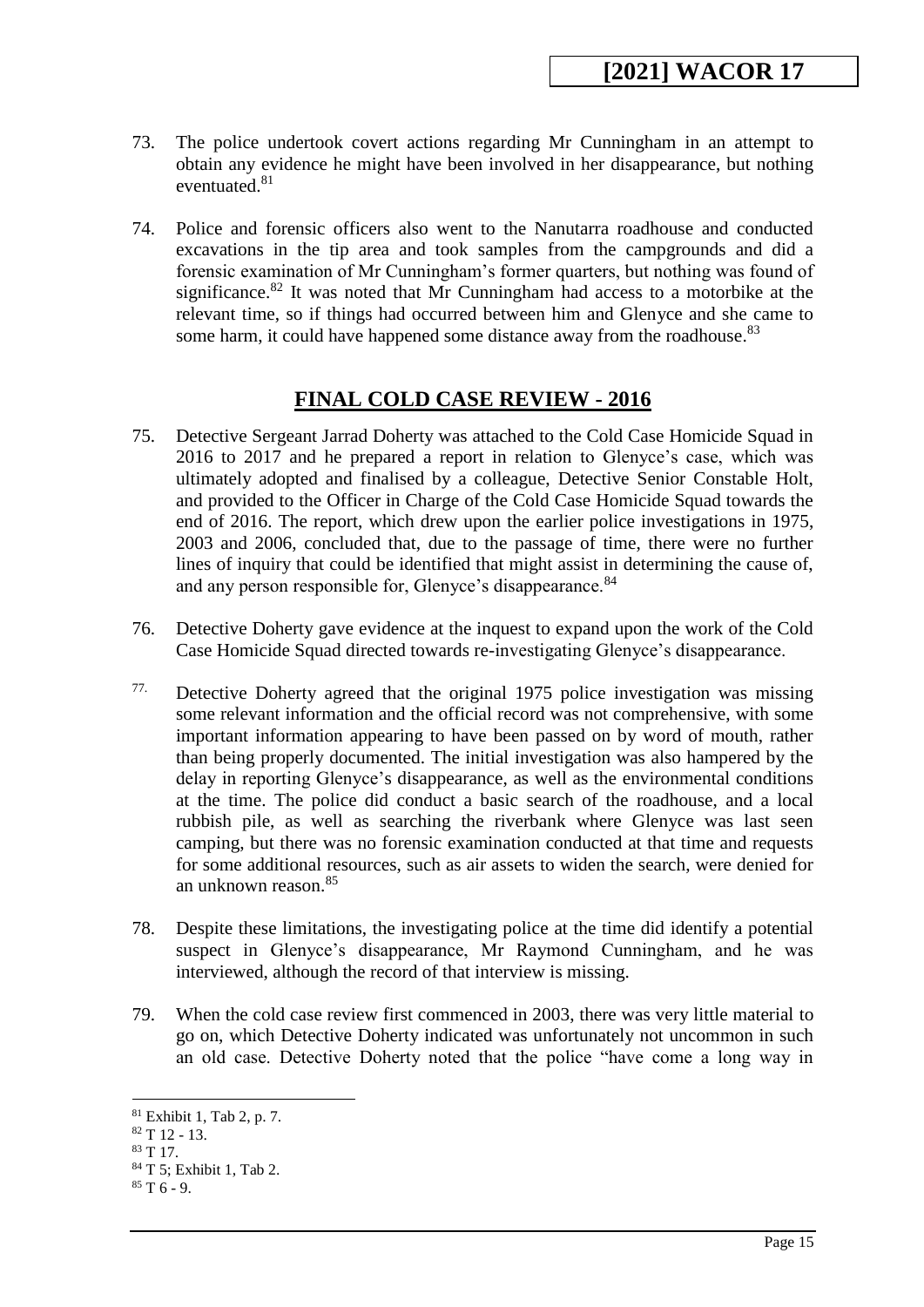relation to how we conduct investigations, the amount of forensic opportunities that are open to us, different investigative techniques<sup>386</sup> and the way they record investigations has also changed markedly, so these new tools were utilised to try to improve upon the early investigation and consider any further lines of investigation that could still be explored.<sup>87</sup>

- 80. In 2016, the police again considered what further lines of investigation might exist or opportunities to apply modern-day techniques, but none were identified.<sup>88</sup> Mr Cunningham died in 2008, so there was no opportunity to reinterview him again.<sup>89</sup>
- 81. WA Police conducted 'proof of life' checks over the years, which are standard checks done by the Missing Persons Unit to check if a person has accessed or come into contact with any of the normal day-to-day services or businesses, such as banks, government agencies, police, etc. Checks are made whether the person has used accounts, had bills issued in their name, obtained a licence, used their passport, been charged with an offence or things of that nature. The checks ensure that the missing person hasn't simply moved interstate or overseas or been imprisoned or even become homeless. There are also checks to make sure the person hasn't formally changed their name. $90$
- 82. All of the proof of life checks were run again this year, in 2021, with no trace of Glenyce being out and about in the community since her disappearance. Glenyce had never accessed her bank account again after her disappearance, even though she had, what would be considered, a reasonable amount of money in her account at that time. $91$
- 83. In conclusion, Detective Sergeant Doherty expressed the opinion that the evidence supports the conclusion that Glenyce died on or about the time she disappeared on 10 December 1975.<sup>92</sup>

#### **VIEWS OF GLENYCE'S FAMILY AND FRIENDS**

<span id="page-15-0"></span>84. Glenyce's mother described Glenyce in a quote, not long after her disappearance, as "extremely devoted to the family"<sup>93</sup> and it is clear her parents did not believe she had not ceased contact with them by choice. Her father was quoted in another newspaper article, on 11 January 1976, as stating that "if she was alive and capable of doing so, I have no doubt she would have contacted us."<sup>94</sup> He told journalists he feared Glenyce had been kidnapped or even murdered.<sup>95</sup>

- <sup>89</sup> T 18.
- $90$  T 19.

<sup>93</sup> Exhibit 1, Tab 29.

<sup>&</sup>lt;u>.</u> <sup>86</sup> T 7.

 $87 T 7 - 8.$ 

<sup>88</sup> T 8, 12.

 $91$  T 19 - 20.

 $92 \text{ T } 20.$ 

<sup>&</sup>lt;sup>94</sup> Exhibit 1, Tab 29.

<sup>95</sup> Exhibit 1, Tab 29.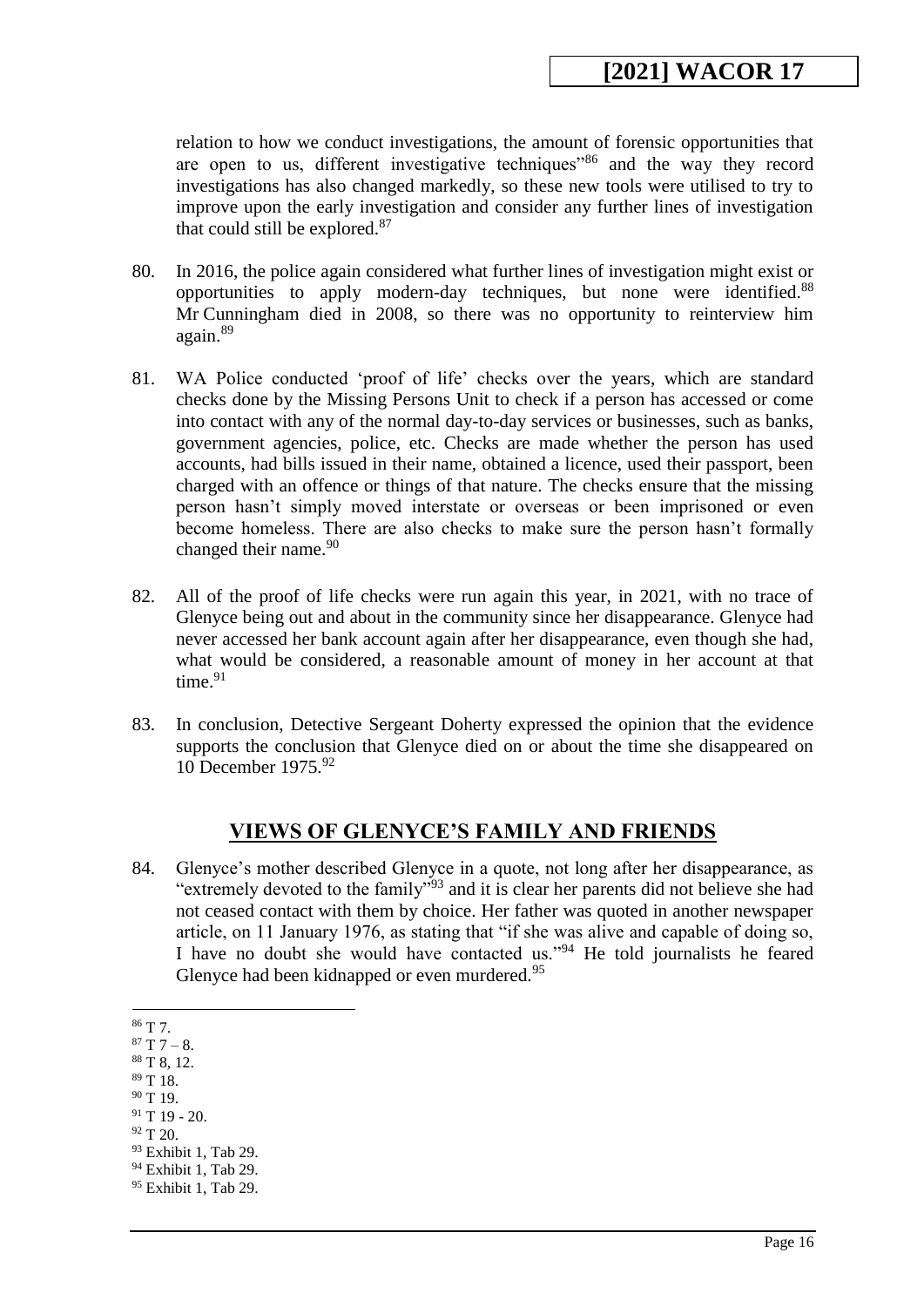- 85. On 28 June 1980, several years after her disappearance, Glenyce's mother was quoted in another newspaper article as indicating that there had not been any family quarrels before she left and Glenyce was close to her family and had no reason to disappear or not to contact them. Her father was reported as continuing to believe she had been kidnapped or murdered.<sup>96</sup>
- 86. As late as 1997, another newspaper article referring to Glenyce's baffling disappearance so many years before, noted that Glenyce's elderly parents had kept the same number and lived in the same house, hoping she might one day return.<sup>97</sup> Sadly, both Mr and Mrs McGowan have since passed away, without ever knowing what happened to their beloved daughter.
- 87. Interestingly, in that article in 1997, First Class Constable Rob Stuart was quoted as saying that even though 21 years had passed, police still believed it was possible she was still alive but perhaps had been hiding a secret that she didn't want her parents to know. Therefore, she chose to disappear and perhaps found it impossible to come back.<sup>98</sup> This appears to be the line of thinking that her brother, Trevor, has adopted, rather than believe that his sister met a terrible fate in or around Nanutarra at such a young age. However, I do note in an article in The West Australian dated 16 December 2006, Trevor was quoted as appearing to accept that this hope that he had held out for so long was less likely and it was more likely she had been killed or been in an accident that was covered up and he was hopeful that his sister's killer might one day be brought to justice.<sup>99</sup>
- 88. In a recent article related to the listing of this inquest, Trevor McGowan was reported as still believing his sister could still be alive and living in the community, because she told him before she went away that she "would like to become anonymous and disappear and change her name."<sup>100</sup>
- 89. In order to elaborate upon his theory, and noting Trevor had not previously been asked to provide a statement in this investigation, Trevor McGowan was asked to give evidence at the inquest. Trevor heard the evidence of Detective Sergeant Doherty and Patricia Thomson before he gave his evidence.
- 90. It was apparent that Trevor and Glenyce had a close sibling relationship and, to this day, he remains deeply affected by her disappearance and the terrible affect it had on his parents. Trevor acknowledged that he didn't see Glenyce that often before she disappeared, because they were often not living near each other, but he did remember one day when they had a discussion about a debt Trevor owed to their father. Glenyce told Trevor she believed he should repay their father the money, but also

<sup>96</sup> Exhibit 1, Tab 29.

<sup>97</sup> Exhibit 1, Tab 29

<sup>98</sup> Exhibit 1, Tab 29.

<sup>99</sup> Exhibit 1, Tab 29.

<sup>100</sup> *The West Australian*, Saturday, February 13, 2021, pages from 22 to 23, "My sister who's been missing for 40 years is alive."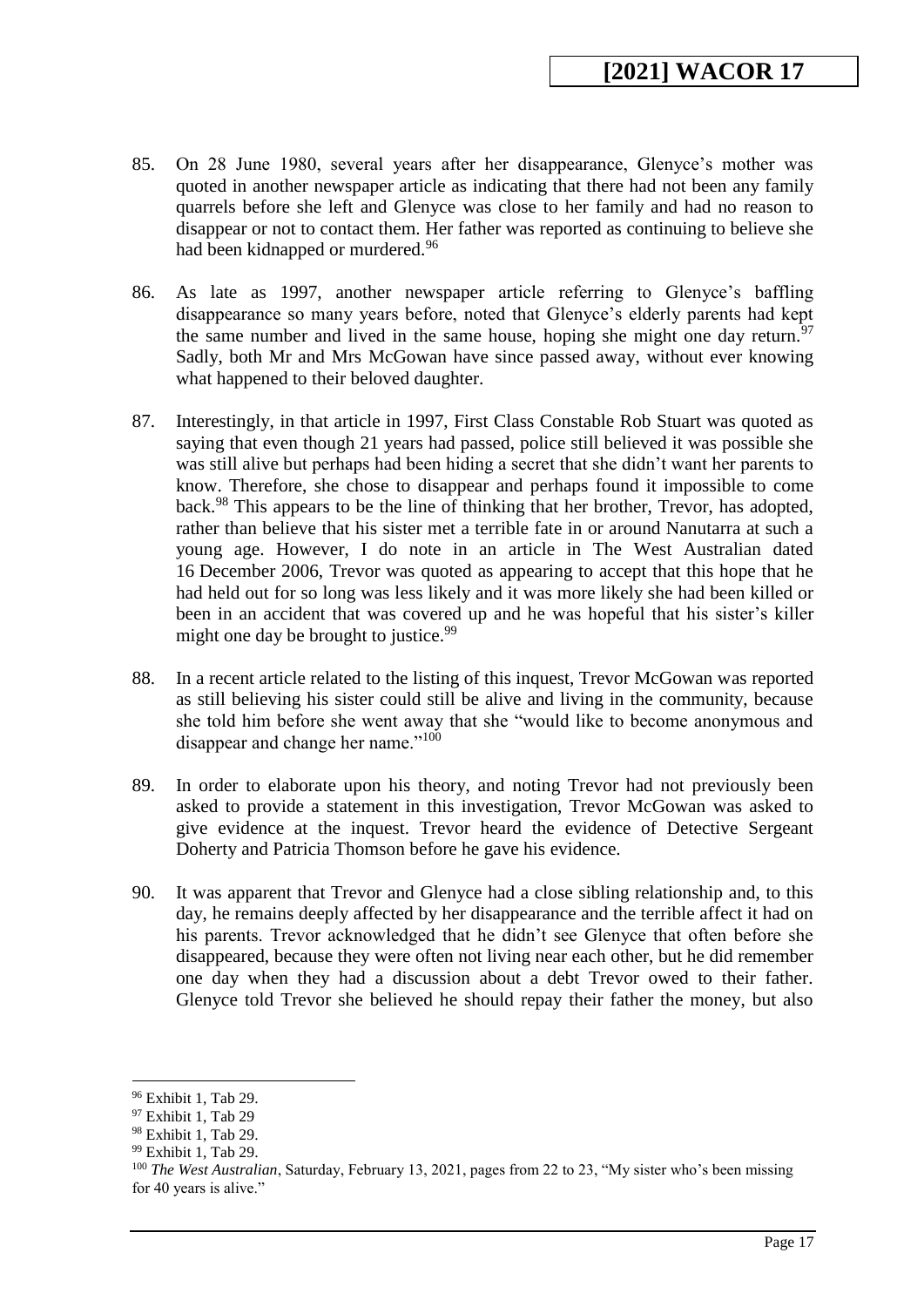spoke about a debt she owed to a dentist. In the context of that conversation, Glenyce mentioned to Trevor that she would like to "disappear and become anonymous."<sup>101</sup>

- 91. Trevor recalled the above conversation when Glenyce went missing, and he also recalled that Glenyce had lent him her car to look after while she was away (as he had sold his before going on a trip), which in hindsight he believed could have had some significance.<sup>102</sup>
- 92. Trevor acknowledged in his evidence that he is an optimist by nature and doesn't tend to look for the negative things in life, so when his parents were fretting about Glenyce's disappearance, he told them they didn't need to, as it was possible that Glenyce had simply chosen to disappear. His parents didn't necessarily accept this was a possibility, but Trevor still maintains this is a possibility. Trevor accepts that there is also a strong possibility that Glenyce has died, but he agreed during questioning that he still wishes to keep hope alive.<sup>103</sup>
- 93. Trevor also indicated that he was told by police during the earlier cold case investigations that a lot of work had been done by police to try to obtain any evidence or admission from Mr Cunningham but none had been obtained, and they had become convinced that he had nothing to do with it.<sup>104</sup> This is not indicated in the final police investigation, but it is certainly clear no evidence has ever been obtained to place Mr Cunningham any higher than a person of interest in the investigation.
- 94. As noted above, Patricia Thomson was one of Glenyce's closest friends, and was the person that Glenyce was intending to visit in Tom Price. Patricia gave a statement to police in 1975, which unfortunately has been lost, $105$  and she also provided a detailed statement to police in 2003. At that time, many years had passed since these events, but Patricia still had a good recollection of what occurred.<sup>106</sup> Patricia also gave evidence at the inquest, and it was apparent she has given a great deal of thought over the years as to what happened to her friend to prevent her arrival in Tom Price.
- 95. In her statement, Patricia indicated that from her own personal knowledge of Glenyce, she knew that if Glenyce had made plans to travel with the Munroes to Nanutarra she would have done so. If for some reason Glenyce had needed to change her plans, she believes Glenyce would have told the Munroes, so as not to worry them, even if it meant leaving a note. She states she knows this because Glenyce "was always very respectful of older people and would keep them informed."<sup>107</sup>
- 96. Patricia did indicate that Glenyce might hitchhike and accept a lift from a passing truck, as she had been known to do so in the past. However, she believes it is unlikely Glenyce would have done so if she had already arranged a lift from the

<sup>&</sup>lt;u>.</u> <sup>101</sup> T 36.

<sup>&</sup>lt;sup>102</sup> T 37.

 $103$  T 36 – 39.

 $104$  T 40.

<sup>105</sup> T 31 - 32.

<sup>106</sup> Exhibit 1, Tab 20.

<sup>107</sup> Exhibit 1, Tab 20 [121].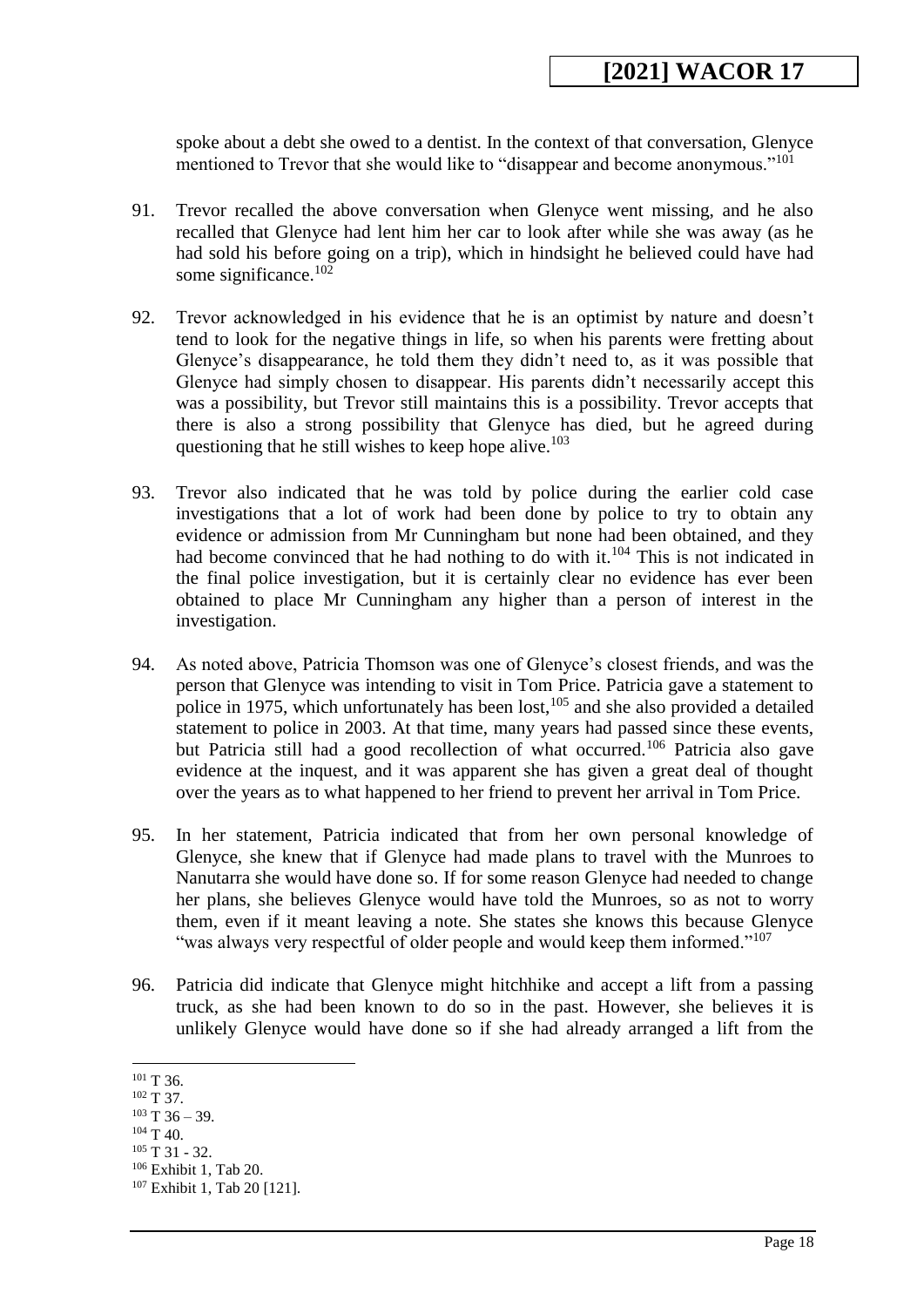Munroes. This is particularly so, given Glenyce was aware the Munroes were travelling as a family and knew Patricia's family. In any event, she still believes Glenyce would have informed the Munroes before doing so. $108$ 

- 97. Patricia firmly believes that something happened to Glenyce against her will at the Nanutarra Roadhouse that prevented her from travelling with the Munroes.<sup>109</sup> Patricia has never heard from Glenyce again after receiving the telegram, despite them being very close friends for many years and Glenyce knowing that Patricia would be worried about her and was soon to give birth to her first child.<sup>110</sup> Patricia is sure Glenyce would at least have sent her a telegram if she had changed her plans.<sup>111</sup>
- 98. Patricia gave evidence that she could think of no reason why Glenyce would choose to disappear and she firmly believes Glenyce would never have deliberately done such a thing to her parents. Patricia explained that Glenyce was acutely aware of her mother's frailty, as her mother had had a stroke a number of years earlier, and Glenyce was very protective of her. Glenyce loved her parents immensely and she "would never have put them through anything like what they went through,"<sup>112</sup> noting they were devastated by her disappearance. Patricia also believes that Glenyce's relationship with her parents was such that, if she had been pregnant or had any other worries, the first people she would have gone to would have been her parents "in a heartbeat."<sup>113</sup>
- 99. Patricia was clear at the end of her evidence that she believes Glenyce is dead and she believes Glenyce was murdered around the time she disappeared from the roadhouse in late  $1975$ <sup>114</sup>

#### **CONCLUSION**

- <span id="page-18-0"></span>100. I indicated at the conclusion of the inquest that I am satisfied that Glenyce was not the kind of person who would voluntarily disappear and leave her parents, extended family and friends to worry about her, never knowing where she had gone. I believe that something happened to Glenyce that prevented her from contacting her parents after that date.
- 101. Based upon all the evidence before me, I am satisfied beyond reasonable doubt that Glenyce McGowan is deceased and that she died on or about 10 December 1975 in the area of the Nanutarra Roadhouse. It appears very likely that she was the victim of foul play, but there is insufficient evidence before me to make any findings in that regard and the cause and manner of her death must remain open.
- 102. It is important at this stage to note that while there was evidence obtained by the police that pointed them in the direction of the last person who was known to have

<sup>108</sup> Exhibit 1, Tab 20.

<sup>109</sup> Exhibit 1, Tab 20 [129].

<sup>110</sup> Exhibit 1, Tab 20.

<sup>&</sup>lt;sup>111</sup> T 33.

 $112$  T 30.

<sup>&</sup>lt;sup>113</sup> T 33.

<sup>&</sup>lt;sup>114</sup> T 34.